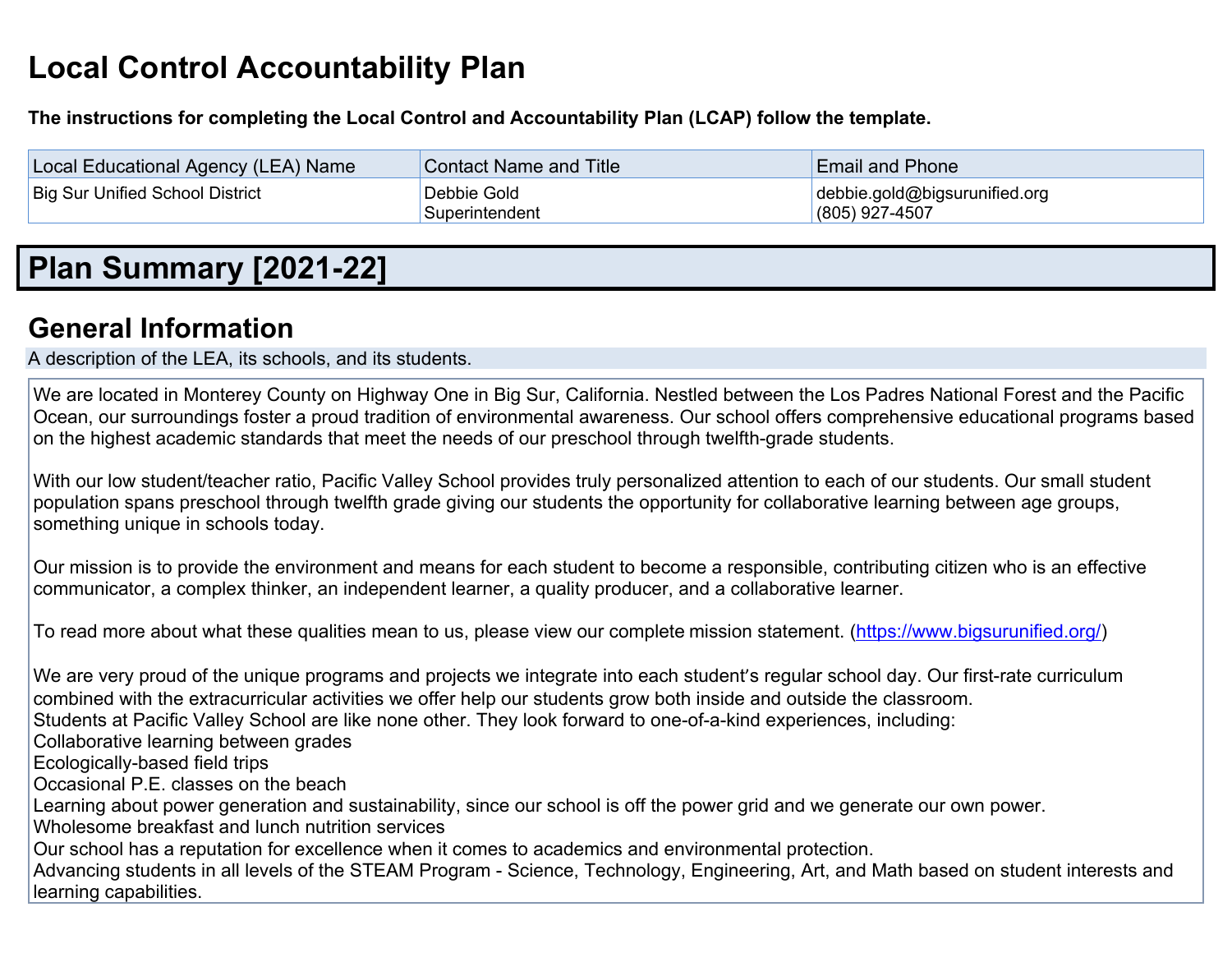### **Reflections: Successes**

A description of successes and/or progress based on a review of the California School Dashboard (Dashboard) and local data.

### **Reflections: Identified Need**

A description of any areas that need significant improvement based on a review of Dashboard and local data, including any areas of low performance and significant performance gaps among student groups on Dashboard indicators, and any steps taken to address those areas.

Big Sur Unified is a necessary small school district with a low student population and no data on the dashboard. The goals based on the STEAM program will be for all students K-12 and their growth in the STEAM area of their choice. The district's goal is to advance all students in new and exciting curriculum activities as a means to enhance all students' educational experiences based on the input of the student as to what their interest is within the STEAM components. There are no indicators on the Dashboard, therefore, no indicators can be reported.

## **LCAP Highlights**

A brief overview of the LCAP, including any key features that should be emphasized.

The District is implementing a Science, Technology, Engineering, Art and Math (STEAM) program. Students will develop individualized projects and goals over a three year time period.

### **Comprehensive Support and Improvement**

An LEA with a school or schools eligible for comprehensive support and improvement must respond to the following prompts.

#### **Schools Identified**

A list of the schools in the LEA that are eligible for comprehensive support and improvement.

### N/A

### **Support for Identified Schools**

A description of how the LEA has or will support its eligible schools in developing comprehensive support and improvement plans.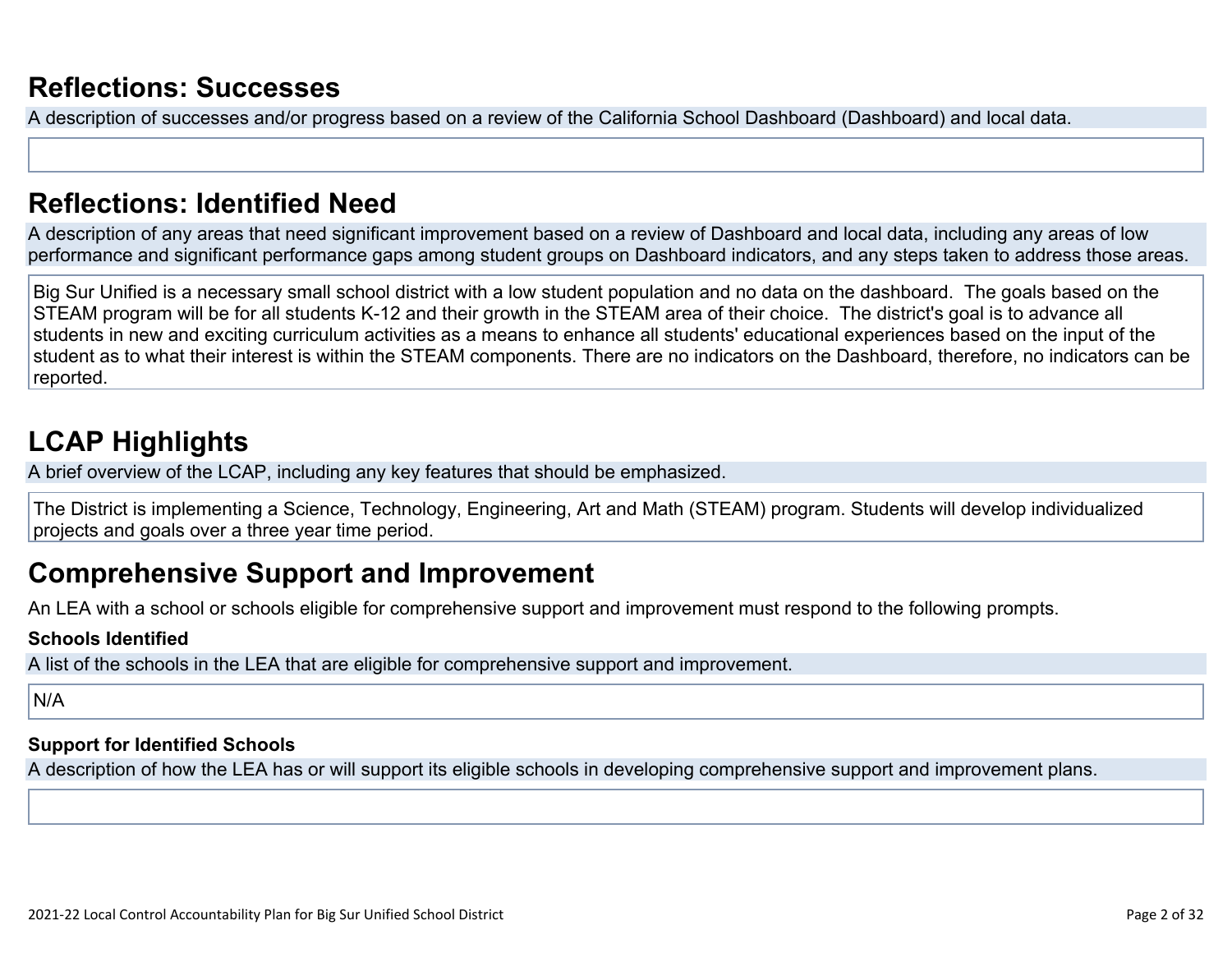### **Monitoring and Evaluating Effectiveness**

A description of how the LEA will monitor and evaluate the plan to support student and school improvement.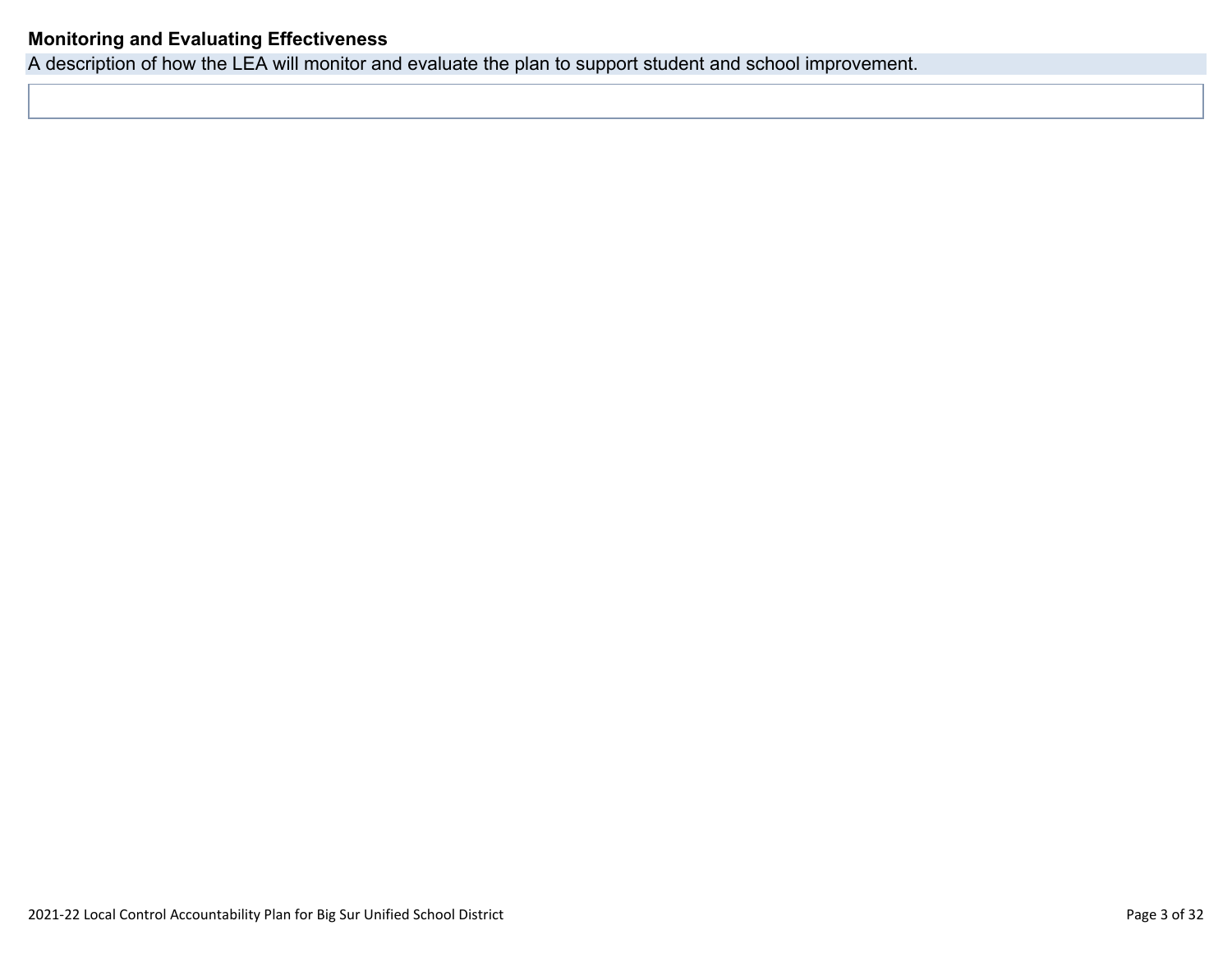## **Stakeholder Engagement**

A summary of the stakeholder process and how the stakeholder engagement was considered before finalizing the LCAP.

Parents, community members, and school certificated and classified staff and students have been directly involved in the development of the LCAP through scheduled LCAP/SSC meetings and regularly scheduled school board meetings. It was determined through these meetings and the following process that the District would adopt three goals.

A survey was sent home to all parents in February. Our planning for the LCAP began in February with a survey to stakeholders to prioritize goals. Handouts were used to inform the community of LCAP.

Budget meetings were held to set goals that reflect LCAP.

Scheduled meetings and invitations were provided to the community through handouts and emails going home with students and information was posted in parent viewing areas on our campus.

Provided regular opportunities for community involvement.

Meetings provided the district with direction in the development of our LCAP

The handouts gave District the tools needed to keep the community informed and involved in the process. Provided opportunity for community input.

Provided regular opportunities for community involvement.

Parents, community members, and school certificated and classified staff and students have been directly involved in the development of the LCAP through a scheduled LCAP/SSC meeting and regularly scheduled school board meetings.

A summary of the feedback provided by specific stakeholder groups.

Students were given opportunities to attend SSC and give input. Students wrote letters. Parents' and students' needs were met by donations

Focused on school atmosphere through the relationship with forestry who owns district property in order to continue building a more harmonious relationship to support the education program.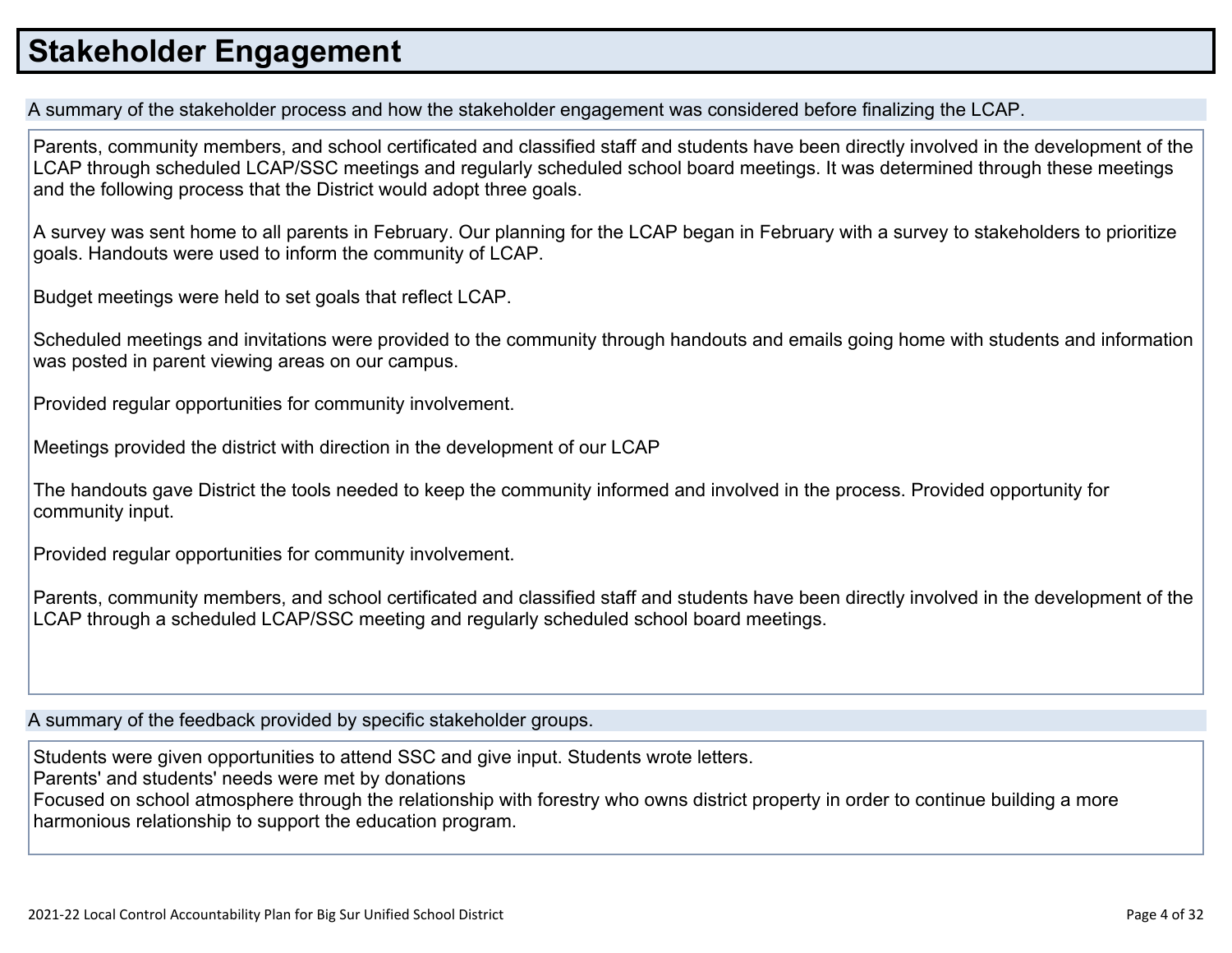#### A description of the aspects of the LCAP that were influenced by specific stakeholder input.

2021 -LCAP goals were rewritten to meet the needs of all students and all district parents, staff and students were involved in LCAP goals implementations.

Students had access to Common Core Standards, Assessments and Materials in all subjects, taught by Highly Qualified Teachers who have the necessary training and materials so students can achieve their highest potential according to their individual learning styles. District is working toward students having access to technology in order to provide 21st century skills. High performing and low performing students receive instruction appropriate for their grade levels to exceed grade level performance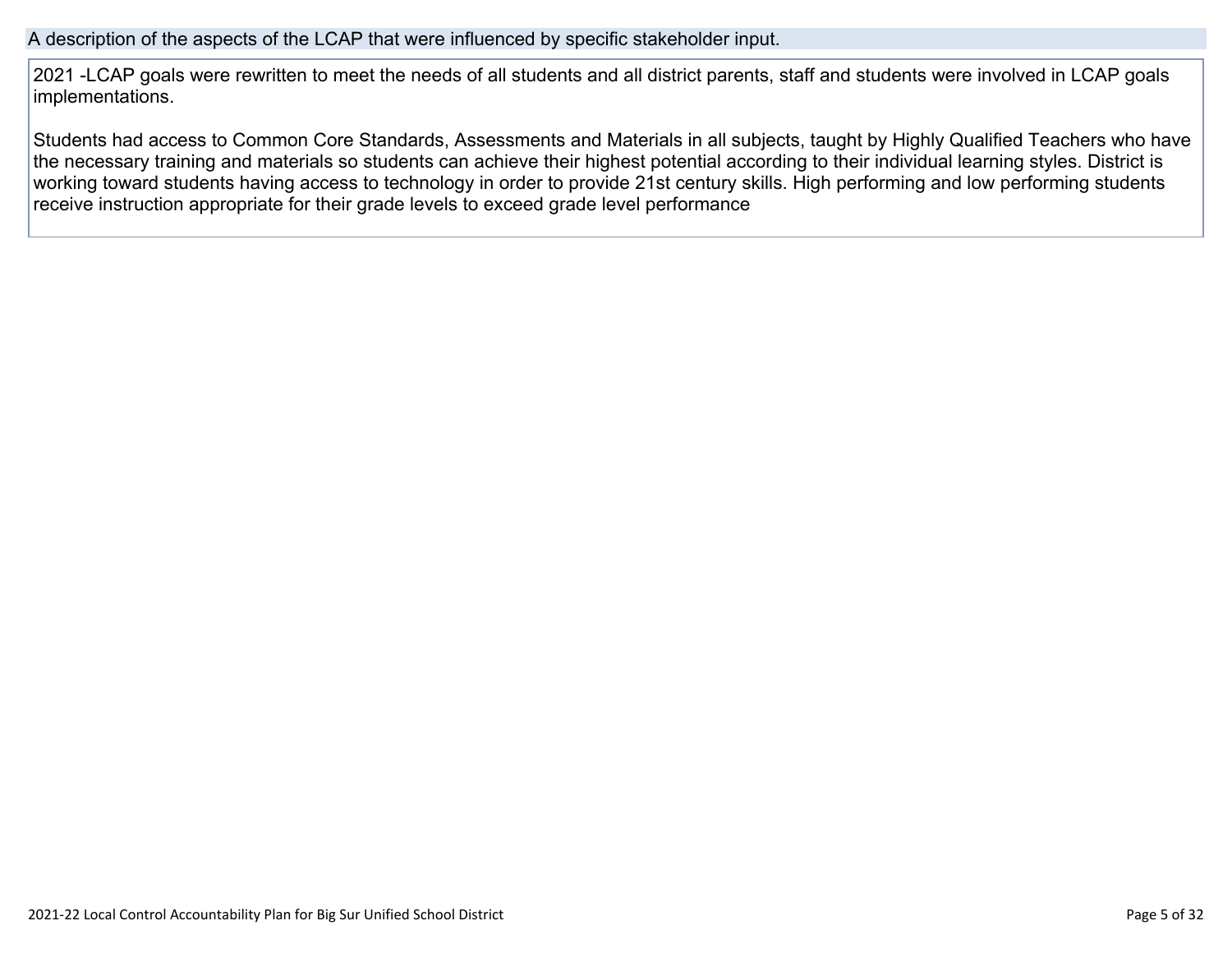## **Goals and Actions**

### **Goal**

| Goal # | <b>Description</b>                                                                                                                                                                                                                                                               |
|--------|----------------------------------------------------------------------------------------------------------------------------------------------------------------------------------------------------------------------------------------------------------------------------------|
|        | The District has decided to fully implement the STEAM program being established by the goal. The District will continue<br>the implementation of STEAM: a Science, Technology, Engineering, Art and Mathematics program for students.<br>(Priorities 1, 2, 3, 4, 5, 6, 7, and 8) |

An explanation of why the LEA has developed this goal.

Students will be exposed to science, technology, engineering, art and math programs that are beyond the traditional classroom experience. This will enable students to experience new concepts and ideas as a means to advance their own educational expectations and goals. Parents and community will be invited to observe and participate in the STEAM projects by becoming active participants or observers. It is anticipated that the STEAM program will enhance the school's educational environment by creating a positive learning experience by giving students, staff and parents the ability to learn in subject matters that are emphasized in today's society. Students will find school engaging and stimulating.

## **Measuring and Reporting Results**

| <b>Metric</b>                                                                                                                                                            | <b>Baseline</b>                                                                                                                                                                                                                                                                                                                                                                      | Year 1 Outcome | Year 2 Outcome | Year 3 Outcome | Desired Outcome for<br>$2023 - 24$                                                                                                                                                                                                                                                                                                                                      |
|--------------------------------------------------------------------------------------------------------------------------------------------------------------------------|--------------------------------------------------------------------------------------------------------------------------------------------------------------------------------------------------------------------------------------------------------------------------------------------------------------------------------------------------------------------------------------|----------------|----------------|----------------|-------------------------------------------------------------------------------------------------------------------------------------------------------------------------------------------------------------------------------------------------------------------------------------------------------------------------------------------------------------------------|
| Assessments will be<br>made of the individual<br>student's needs and<br>areas of interest.<br>STEAM programs will<br>be individualized<br>based on those<br>assessments. | New program for 21-<br>22 school year. Data<br>from this year will be<br>used to determine<br>student growth in their<br>area of the STEAM<br>program that was<br>designed based on<br>the students' needs<br>and projected goals.<br>Benchmark testing<br>and observation will<br>occur so as to develop<br>individual plans that<br>will conclude that at<br>least 90% of students |                |                |                | Year 3 of 3 year<br>STEAM program.<br>This is the final year<br>and goals in year one<br>should be completed<br>or re-evaluated for<br>future development<br>and new goals. Data<br>from this year will be<br>used to determine<br>student growth in their<br>area of the STEAM<br>program that was<br>designed based on<br>the students' needs<br>and projected goals. |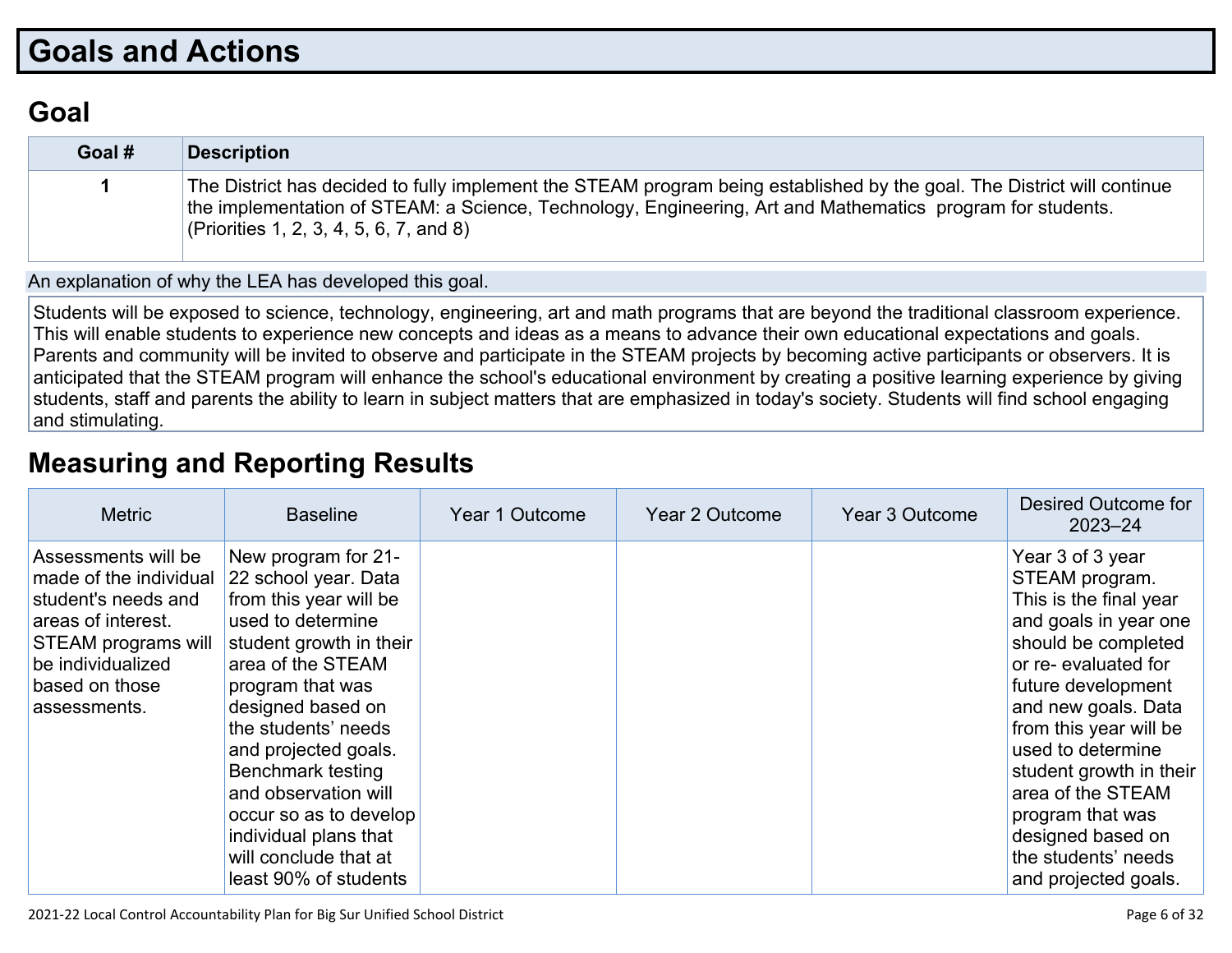| <b>Metric</b> | <b>Baseline</b>                                   | Year 1 Outcome | Year 2 Outcome | Year 3 Outcome | Desired Outcome for<br>$2023 - 24$                                                                                                                                                             |
|---------------|---------------------------------------------------|----------------|----------------|----------------|------------------------------------------------------------------------------------------------------------------------------------------------------------------------------------------------|
|               | attain more than one<br>year of academic<br>gain. |                |                |                | <b>Benchmark testing</b><br>and observation so as<br>to develop individual<br>plans that will<br>conclude that at least<br>95% of students attain<br>more than one year of<br>academic growth. |

# **Actions**

| Action #     | Title                                                                                                | <b>Description</b>                                                                                                                                                                                                                                                                                                                                                                                                                                                                                                                                                                                                                                                                                                                                                                                                                                                                                                                                                                                                                                          | <b>Total Funds</b> | Contributing |
|--------------|------------------------------------------------------------------------------------------------------|-------------------------------------------------------------------------------------------------------------------------------------------------------------------------------------------------------------------------------------------------------------------------------------------------------------------------------------------------------------------------------------------------------------------------------------------------------------------------------------------------------------------------------------------------------------------------------------------------------------------------------------------------------------------------------------------------------------------------------------------------------------------------------------------------------------------------------------------------------------------------------------------------------------------------------------------------------------------------------------------------------------------------------------------------------------|--------------------|--------------|
| 1            | Provide<br>Professional<br>development that<br>supports strategies<br>for differentiated<br>of STEAM | 1.1 The administration and instructional staff continue to implement a<br>program that was developed for a District-wide STEAM program for all<br>students (K-12) that incorporates all components of the STEAM<br>Program: Science, Technology, Engineering, Art and Math. The<br>program components will be adjusted and advanced based on the<br>instruction in all areas students' needs and chosen components for the school year based on<br>the prior two years of the program. Classified and certificated staff<br>and administration will assist students in their chosen component of<br>the STEAM program. The instructional aides and teaching staff will<br>compare the students' progress in each year of the program to<br>determine if the students are in line with their predetermined STEAM<br>goals and all instructional goals. Individual student's goals will then be<br>evaluated and enhanced or adjusted based on the individual's<br>achievements or needs.<br>1.2 Parent STEAM night<br>1.3 Professional development for staff | \$5,000.00         | No.<br>Yes   |
| $\mathbf{2}$ | Implement<br>Technology based                                                                        | - Art and music classes continued<br>- Field trips to Big Creek, Science based guest speakers, Lawrence<br>Hall of Science hands on curriculum at school site or at Lawrence Hall                                                                                                                                                                                                                                                                                                                                                                                                                                                                                                                                                                                                                                                                                                                                                                                                                                                                           | \$9,307.00         | <b>No</b>    |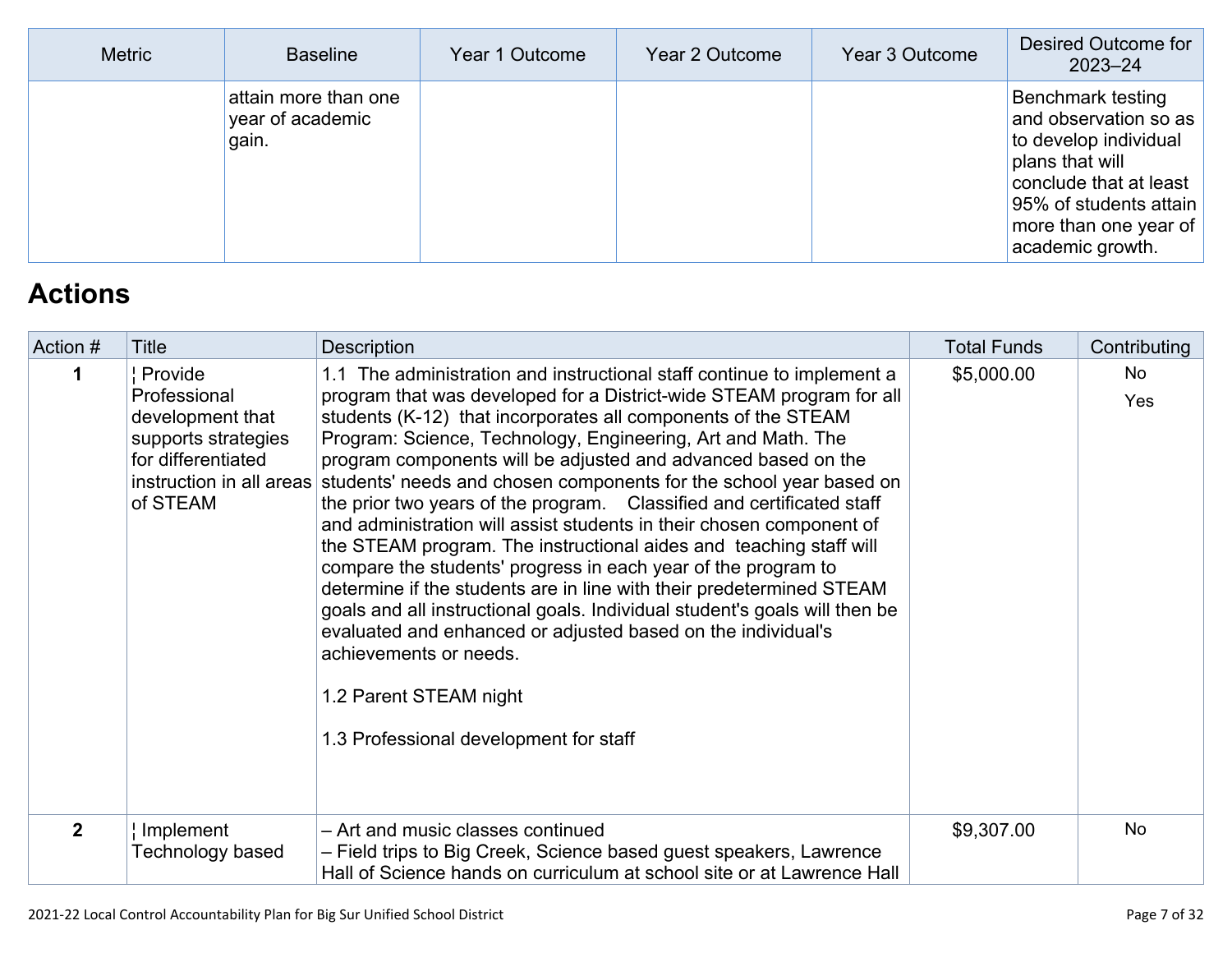| Action # | Title    | <b>Description</b>                                                                                                                                   | <b>Total Funds</b> | Contributing |
|----------|----------|------------------------------------------------------------------------------------------------------------------------------------------------------|--------------------|--------------|
|          | of STEAM | resources in all areas of Science (or another science museum such as Monterey Bay<br>Aquarium, Discovery Museum, etc. ), Science curriculum adoption |                    |              |
|          |          |                                                                                                                                                      |                    | <b>No</b>    |

## **Goal Analysis [2021-22]**

An analysis of how this goal was carried out in the previous year.

A description of any substantive differences in planned actions and actual implementation of these actions.

Analysis of the 2021-22 goals will occur during the 2022-23 update cycle.

An explanation of material differences between Budgeted Expenditures and Estimated Actual Expenditures.

Analysis of the 2021-22 goals will occur during the 2022-23 update cycle.

An explanation of how effective the specific actions were in making progress toward the goal.

Analysis of the 2021-22 goals will occur during the 2022-23 update cycle.

A description of any changes made to the planned goal, metrics, desired outcomes, or actions for the coming year that resulted from reflections on prior practice.

Analysis of the 2021-22 goals will occur during the 2022-23 update cycle.

### A report of the Estimated Actual Expenditures for last year's actions may be found in the Annual Update Expenditures Table.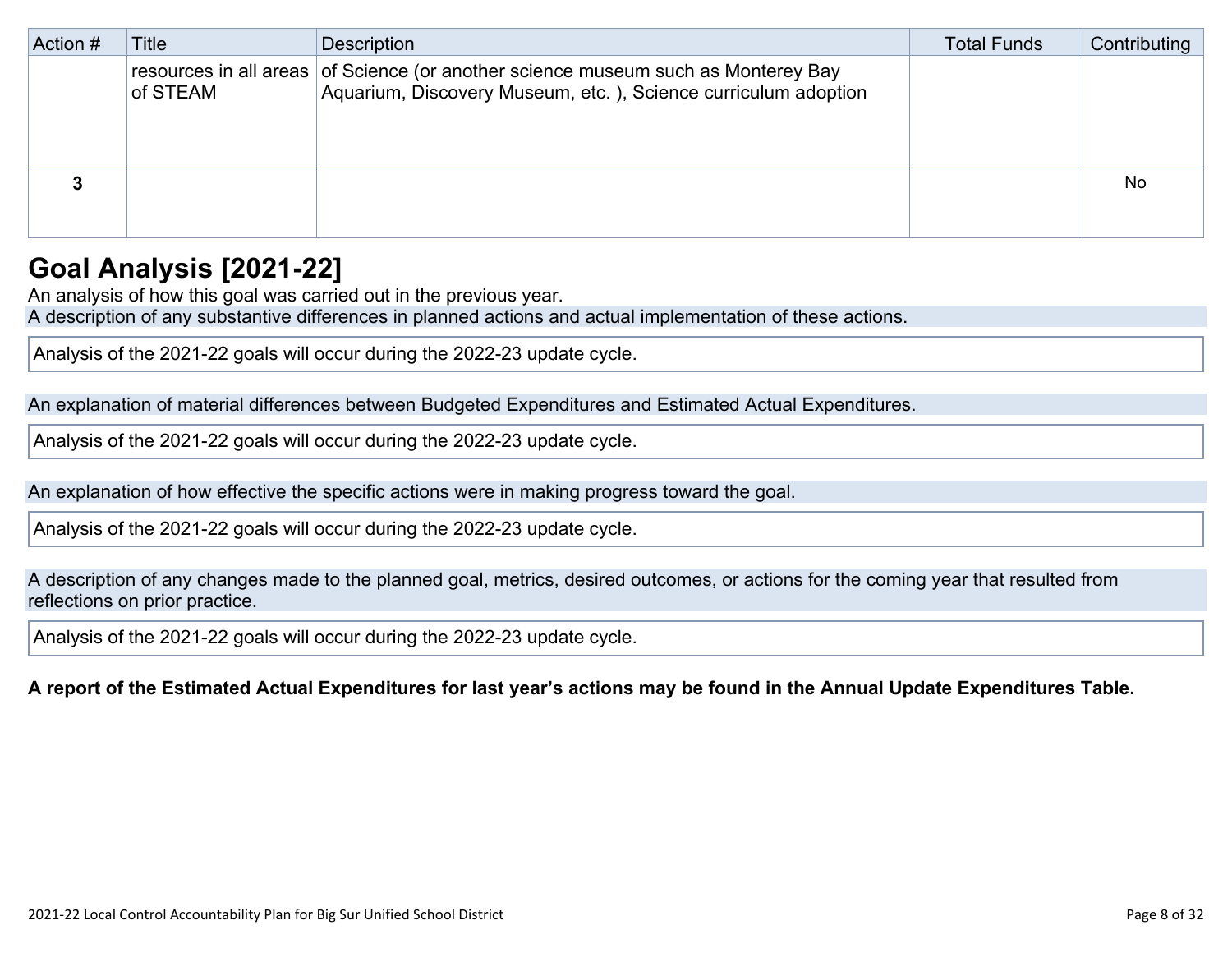# **Goals and Actions**

### **Goal**

| Goal #       | <b>Description</b>                                                                                                                                                                                                                                                                             |
|--------------|------------------------------------------------------------------------------------------------------------------------------------------------------------------------------------------------------------------------------------------------------------------------------------------------|
| $\mathbf{2}$ | All students will be included in a Multi-tiered System of Support (MTSS) that supports the academic, physical, behavioral<br>and social and emotional needs of students. This is intervention for all students common to each student having an<br>individualized education plan with support. |

An explanation of why the LEA has developed this goal.

## **Measuring and Reporting Results**

| <b>Metric</b> | <b>Baseline</b> | Year 1 Outcome | Year 2 Outcome | Year 3 Outcome | Desired Outcome for<br>$2023 - 24$ |
|---------------|-----------------|----------------|----------------|----------------|------------------------------------|
|               |                 |                |                |                |                                    |

## **Actions**

| Action # | <b>Title</b>                       | <b>Description</b>                                                                                                                                                                                                                                                                                                                                                                                                                                              | <b>Total Funds</b> | Contributing |
|----------|------------------------------------|-----------------------------------------------------------------------------------------------------------------------------------------------------------------------------------------------------------------------------------------------------------------------------------------------------------------------------------------------------------------------------------------------------------------------------------------------------------------|--------------------|--------------|
|          | <b>Behavior Support</b><br>Program | Begin MTSS Process implementing a district wide behavioral support<br>program<br>Monterey County psychologists and counseling support                                                                                                                                                                                                                                                                                                                           |                    |              |
| 2        | Professional<br>Development        | Build site leadership capacity and deliver professional development for<br><b>MTSS</b><br>*Professional Development for teachers on differentiated instruction<br>Designated days during the school year for professional development<br>Implement an intervention model for ELA and Math that utilizes a<br>blended model of support<br>Provide professional development and support of instructional support<br>programs in the Least Restrictive Environment |                    | No.          |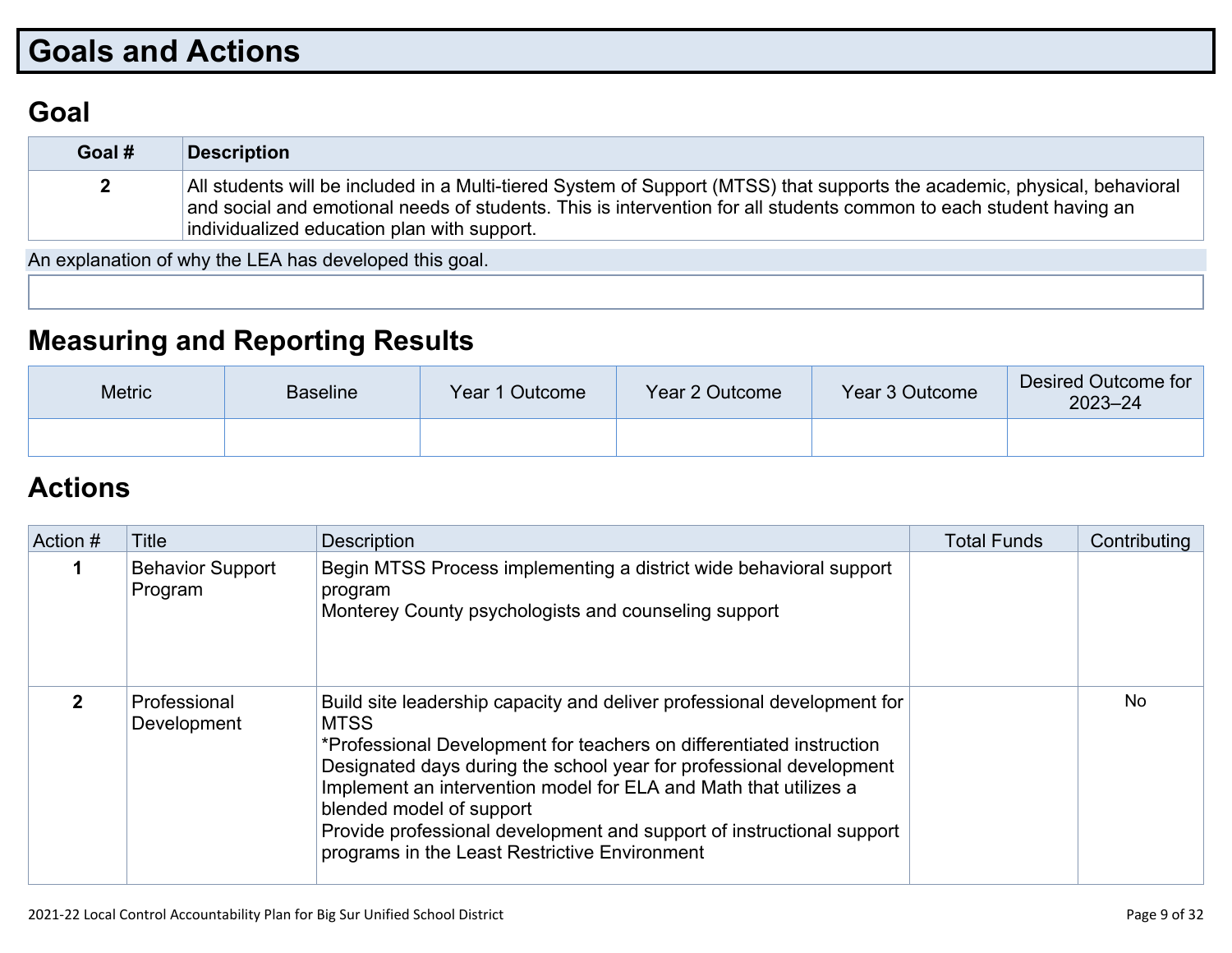| Action #     | <b>Title</b>                                            | <b>Description</b>                                                                                                                                                                                                 | <b>Total Funds</b> | Contributing     |
|--------------|---------------------------------------------------------|--------------------------------------------------------------------------------------------------------------------------------------------------------------------------------------------------------------------|--------------------|------------------|
|              |                                                         |                                                                                                                                                                                                                    |                    |                  |
| $\mathbf{3}$ | SPED Support -<br>Purchased with<br><b>SPED Funding</b> | Continue to purchase materials to align Special Education with the<br>Common Core State Standards (CCSS)                                                                                                           | \$850.00           |                  |
| 4            | <b>Gifted and Talented</b><br><b>Education - GATE</b>   | Implement a Gifted and Talented Education (GATE) model in all<br>grades                                                                                                                                            | \$3,000.00         |                  |
| 5            | Reading                                                 | Use DIBELS reading assessment and utilize other online diagnostic<br>tools                                                                                                                                         | \$400.00           |                  |
| 6            | <b>Emotional Learning</b>                               | An evidence-based TK-8 Social and Emotional Learning Curriculum<br>will be adopted<br>Choose Love Enrichment Program will be adopted<br>Use research based programs. A high school SEL program will be<br>adopted. | \$400.00           | <b>No</b><br>Yes |

### **Goal Analysis [2021-22]**

An analysis of how this goal was carried out in the previous year.

A description of any substantive differences in planned actions and actual implementation of these actions.

Analysis of the 2021-22 goals will occur during the 2022-23 update cycle.

An explanation of material differences between Budgeted Expenditures and Estimated Actual Expenditures.

Analysis of the 2021-22 goals will occur during the 2022-23 update cycle.

An explanation of how effective the specific actions were in making progress toward the goal.

Analysis of the 2021-22 goals will occur during the 2022-23 update cycle.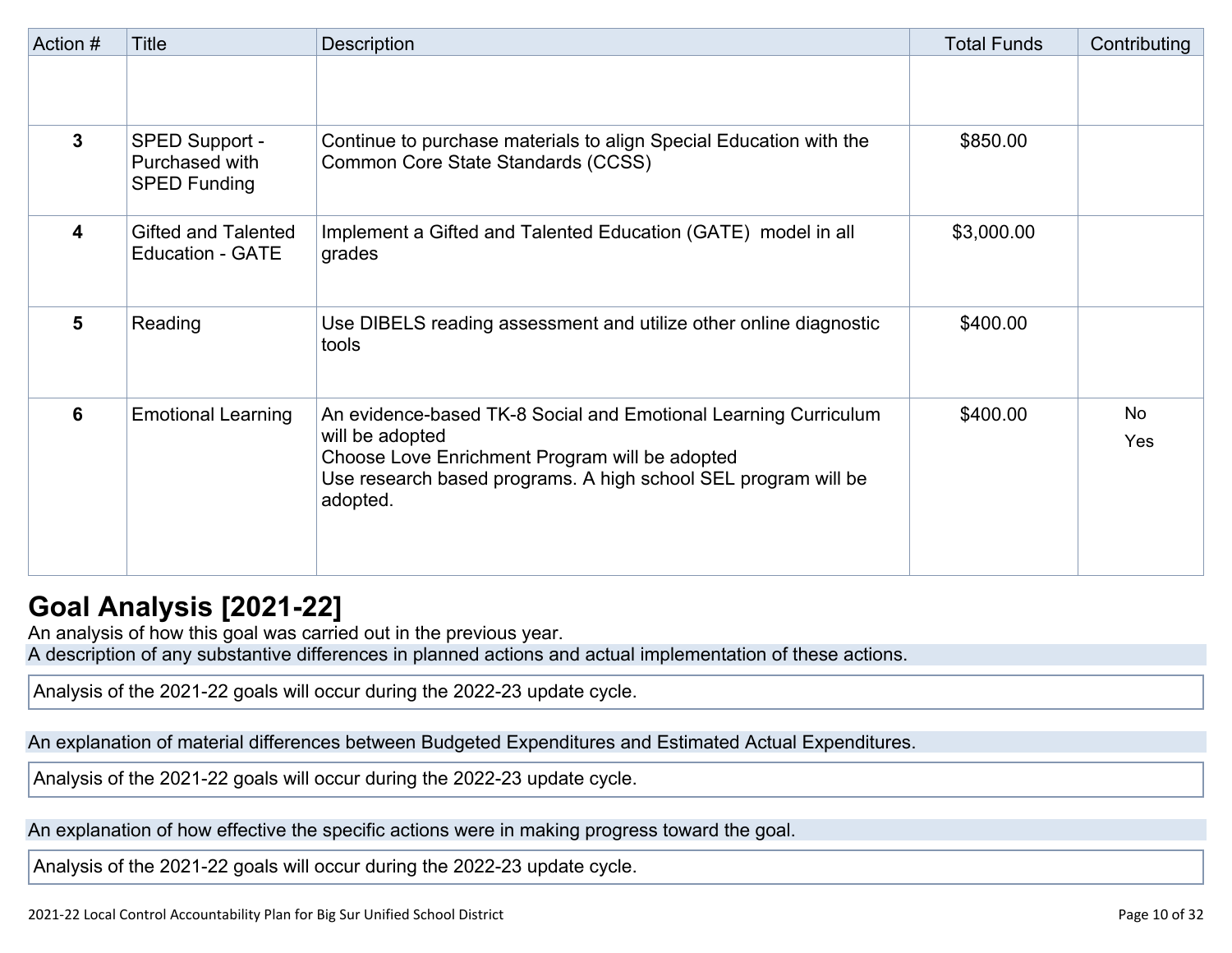A description of any changes made to the planned goal, metrics, desired outcomes, or actions for the coming year that resulted from reflections on prior practice.

Analysis of the 2021-22 goals will occur during the 2022-23 update cycle.

### A report of the Estimated Actual Expenditures for last year's actions may be found in the Annual Update Expenditures Table.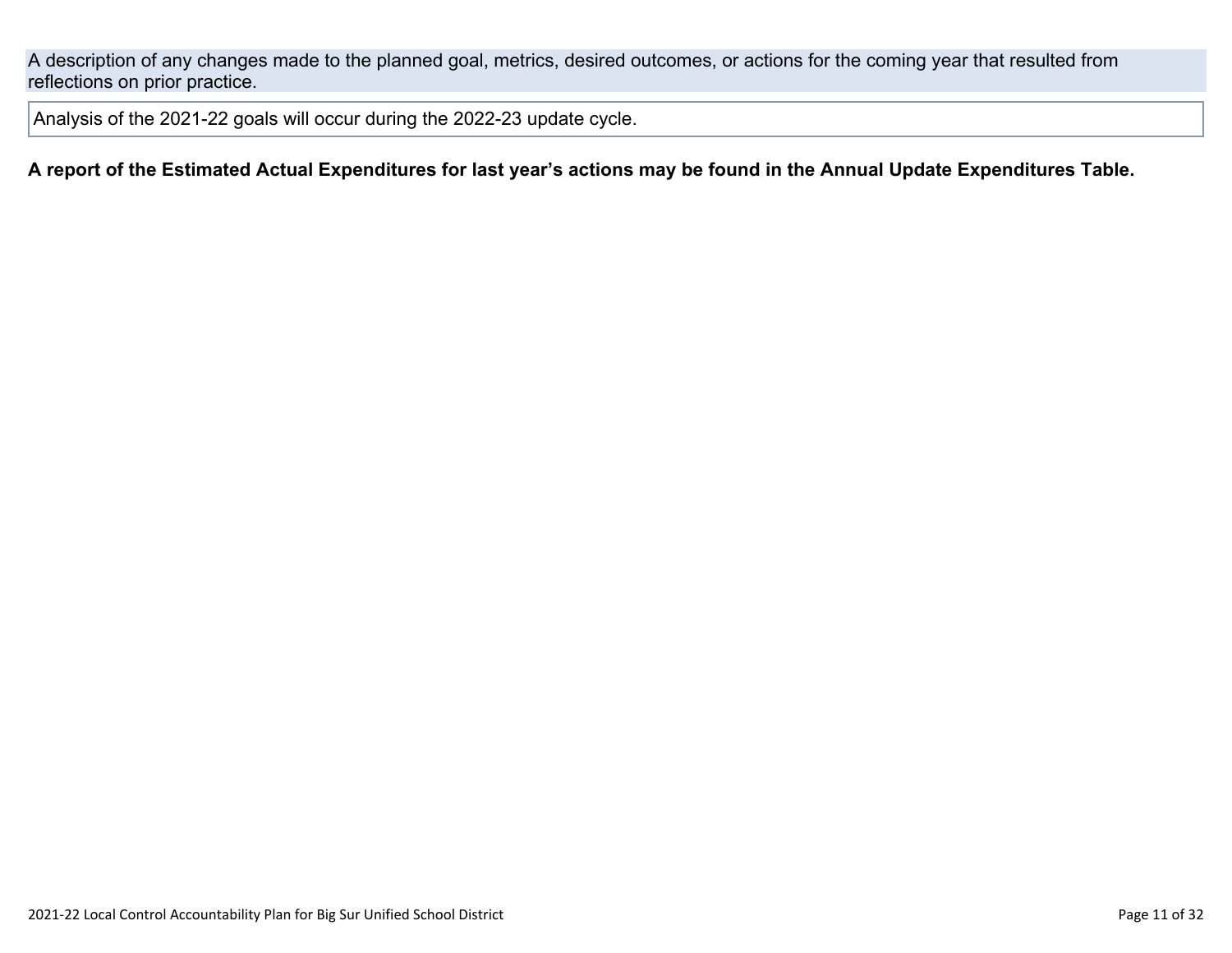# **Goals and Actions**

### **Goal**

| Goal # | Description                                                                                                                                                                                           |
|--------|-------------------------------------------------------------------------------------------------------------------------------------------------------------------------------------------------------|
|        | All Students will experience a broad course of study which will include the next generation science standards, math, social<br>studies, technology, art, drama, language, PE and other subject areas. |

An explanation of why the LEA has developed this goal.

## **Measuring and Reporting Results**

| <b>Metric</b> | <b>Baseline</b> | Year 1 Outcome | Year 2 Outcome | Year 3 Outcome | Desired Outcome for<br>$2023 - 24$ |
|---------------|-----------------|----------------|----------------|----------------|------------------------------------|
|               |                 |                |                |                |                                    |

### **Actions**

| Action # | Title      | <b>Description</b>                                                                                                       | <b>Total Funds</b> | Contributing |
|----------|------------|--------------------------------------------------------------------------------------------------------------------------|--------------------|--------------|
|          | Curriculum | Professional development on the use of data will be used to monitor<br>progress in ELA and Math                          |                    | No<br>Yes    |
|          |            | Through district committees, continue to explore possible<br>changes/additions to sites and district curriculum programs |                    |              |
| 3        |            | Pilot of Next Generation Science Standards Materials                                                                     | \$1,000.00         |              |
|          |            | Partnership with Big Creek                                                                                               |                    |              |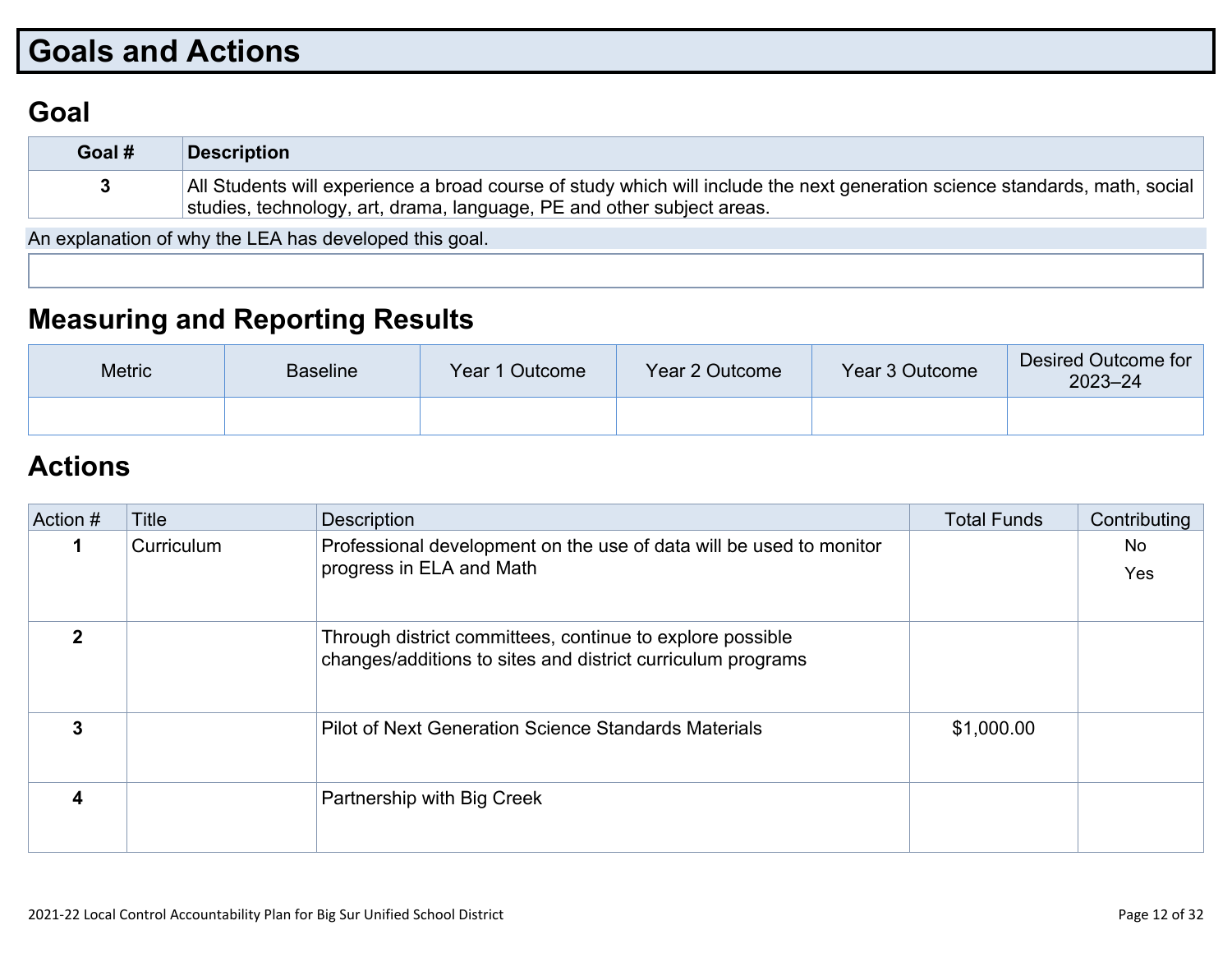## **Goal Analysis [2021-22]**

An analysis of how this goal was carried out in the previous year. A description of any substantive differences in planned actions and actual implementation of these actions.

Analysis of the 2021-22 goals will occur during the 2022-23 update cycle.

An explanation of material differences between Budgeted Expenditures and Estimated Actual Expenditures.

Analysis of the 2021-22 goals will occur during the 2022-23 update cycle.

An explanation of how effective the specific actions were in making progress toward the goal.

Analysis of the 2021-22 goals will occur during the 2022-23 update cycle.

A description of any changes made to the planned goal, metrics, desired outcomes, or actions for the coming year that resulted from reflections on prior practice.

Analysis of the 2021-22 goals will occur during the 2022-23 update cycle.

### A report of the Estimated Actual Expenditures for last year's actions may be found in the Annual Update Expenditures Table.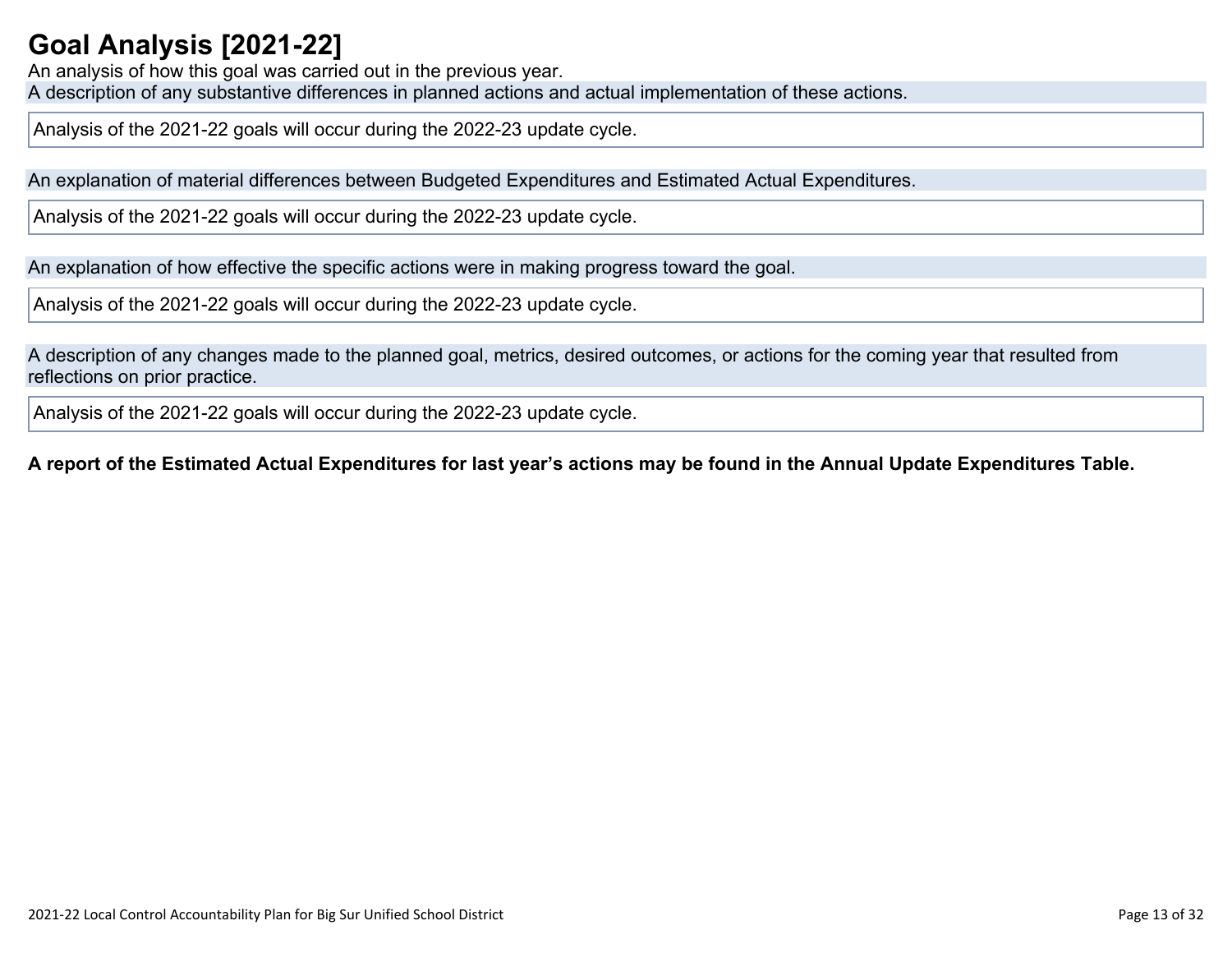# **Increased or Improved Services for Foster Youth, English Learners, and Low-Income Students [2021-22]**

|       | Torcentage to Increase or Improve Services Increased Apportionment based on the Enrollment of Foster Youth, English Learners, and Lotenty Income students |
|-------|-----------------------------------------------------------------------------------------------------------------------------------------------------------|
| 3.39% | 19107                                                                                                                                                     |

The Budgeted Expenditures for Actions identified as Contributing may be found in the Increased or Improved Services Expenditures **Table.**

### **Required Descriptions**

For each action being provided to an entire school, or across the entire school district or county office of education (COE), an explanation of (1) how the needs of foster youth, English learners, and low-income students were considered first, and (2) how these actions are effective in meeting the goals for these students.

A determination of student growth is done by staff consensus on individual student's progress. Emphasis is placed on those students who qualify for supplemental funding (foster youth, English learners and low-income students) Moving forward into the 2021-22 school year, we will use research based reading assessments, benchmark assessment in English and in math, project bases assessments, and curriculum assessments

A description of how services for foster youth, English learners, and low-income students are being increased or improved by the percentage required.

Big Sur Unified School District/Pacific Valley School has an unduplicated count of 5 out of 9 students who are designated as low income or English learners. There are no homeless or foster students.

Funds were used to pay for salaries and benefits to pay for a para professional to assist all students with emphasis placed on those students identified as high risk/low performing students. Para professionals were also available to assist high performing students as the students' needs were identified.

We determined that the best way to meet the needs of all students was to establish a MTTS (multi-tiered plan of intervention) program so that each child will have an individual plan. We also decided to utilize one on one instruction, small group, cross-curricular and cross-grade level methods.

We listened to our middle and high school students who requested higher level classes and offered state approved Advanced Placement courses which students were encouraged to take.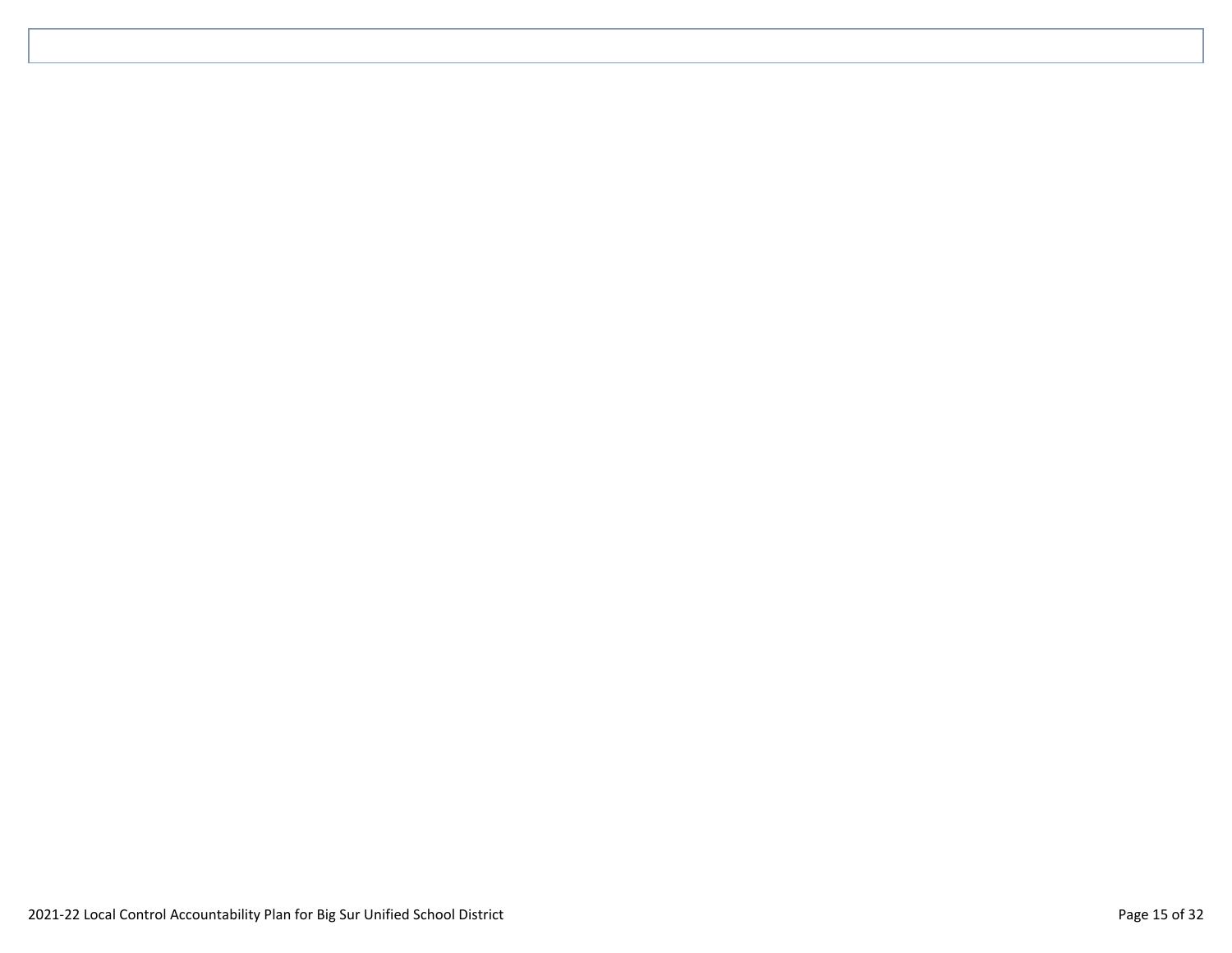## **Instructions**

Plan Summary

Stakeholder Engagement

Goals and Actions

Increased or Improved Services for Foster Youth, English Learners, and Low-Income Students

For additional questions or technical assistance related to the completion of the LCAP template, please contact the local COE, or the California Department of Education's (CDE's) Local Agency Systems Support Office by phone at 916-319-0809 or by email at *lcff@cde.ca.gov.*

# **Introduction and Instructions**

The Local Control Funding Formula (LCFF) requires LEAs to engage their local stakeholders in an annual planning process to evaluate their progress within eight state priority areas encompassing all statutory metrics (COEs have ten state priorities). LEAs document the results of this planning process in the Local Control and Accountability Plan (LCAP) using the template adopted by the State Board of Education.

The LCAP development process serves three distinct, but related functions:

- **Comprehensive Strategic Planning:** The process of developing and annually updating the LCAP supports comprehensive strategic planning (California *Education Code* [*EC*] 52064(e)(1)). Strategic planning that is comprehensive connects budgetary decisions to teaching and learning performance data. Local educational agencies (LEAs) should continually evaluate the hard choices they make about the use of limited resources to meet student and community needs to ensure opportunities and outcomes are improved for all students.
- **Meaningful Stakeholder Engagement:** The LCAP development process should result in an LCAP that reflects decisions made through meaningful stakeholder engagement (*EC* 52064(e)(1)). Local stakeholders possess valuable perspectives and insights about an LEA's programs and services. Effective strategic planning will incorporate these perspectives and insights in order to identify potential goals and actions to be included in the LCAP.
- **Accountability and Compliance:** The LCAP serves an important accountability function because aspects of the LCAP template require LEAs to show that they have complied with various requirements specified in the LCFF statutes and regulations, most notably:
	- o Demonstrating that LEAs are increasing or improving services for foster youth, English learners, and low-income students in proportion to the amount of additional funding those students generate under LCFF (*EC* 52064(b)(4-6)).
	- $\circ$  Establishing goals, supported by actions and related expenditures, that address the statutory priority areas and statutory metrics (EC 52064(b)(1) & (2)).
	- o Annually reviewing and updating the LCAP to reflect progress toward the goals (*EC* 52064(b)(7)).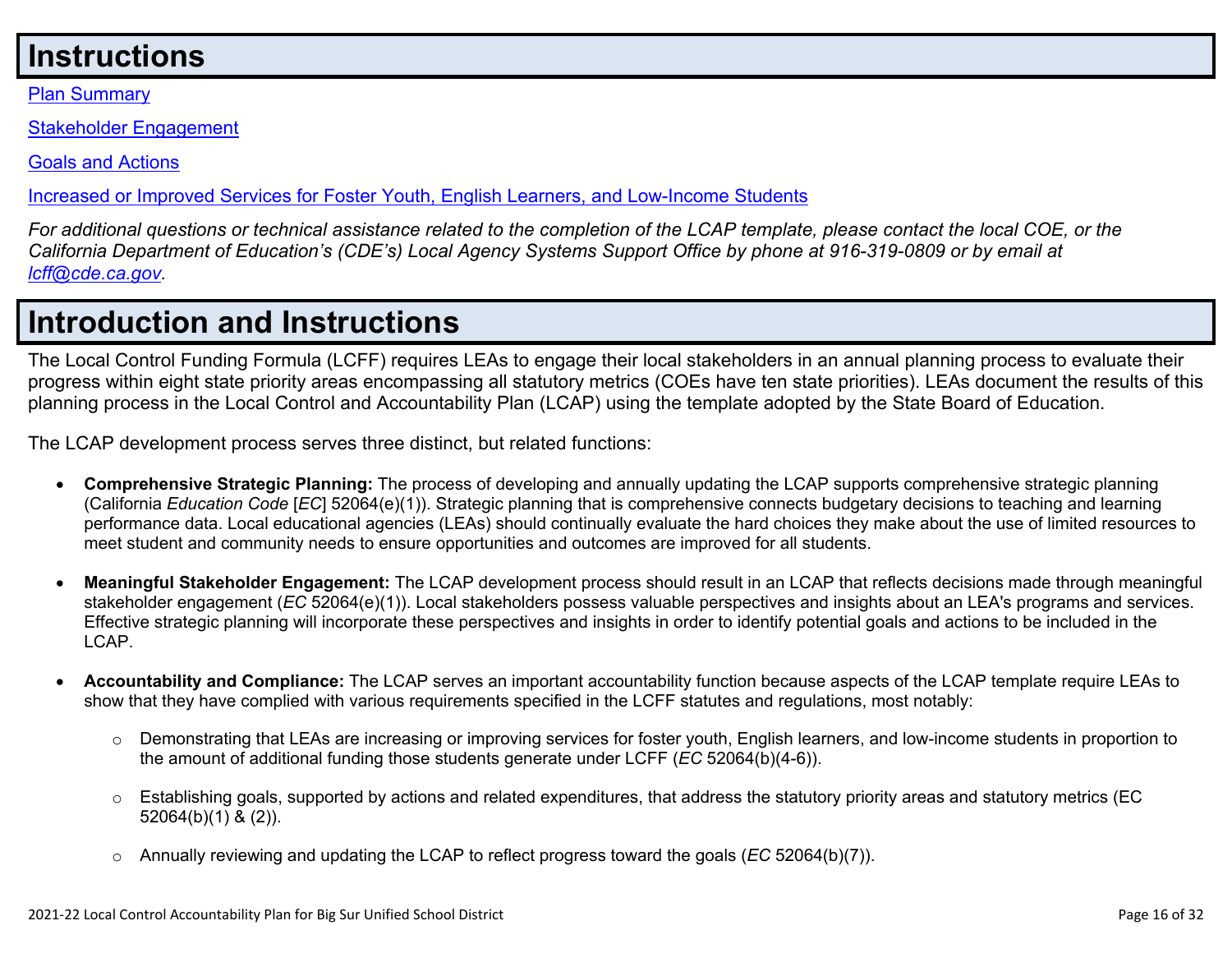The LCAP template, like each LEA's final adopted LCAP, is a document, not a process. LEAs must use the template to memorialize the outcome of their LCAP development process, which should: (a) reflect comprehensive strategic planning (b) through meaningful engagement with stakeholders that (c) meets legal requirements, as reflected in the final adopted LCAP. The sections included within the LCAP template do not and cannot reflect the full development process, just as the LCAP template itself is not intended as a stakeholder engagement tool.

If a county superintendent of schools has jurisdiction over a single school district, the county board of education and the governing board of the school district may adopt and file for review and approval a single LCAP consistent with the requirements in *EC* sections 52060, 52062, 52066, 52068, and 52070. The LCAP must clearly articulate to which entity's budget (school district or county superintendent of schools) all budgeted and actual expenditures are aligned.

The revised LCAP template for the 2021–22, 2022–23, and 2023–24 school years reflects statutory changes made through Assembly Bill 1840 (Committee on Budget), Chapter 243, Statutes of 2018. These statutory changes enhance transparency regarding expenditures on actions included in the LCAP, including actions that contribute to meeting the requirement to increase or improve services for foster youth, English learners, and low-income students, and to streamline the information presented within the LCAP to make adopted LCAPs more accessible for stakeholders and the public.

At its most basic, the adopted LCAP should attempt to distill not just what the LEA is doing, but also allow stakeholders to understand why, and whether those strategies are leading to improved opportunities and outcomes for students. LEAs are strongly encouraged to use language and a level of detail in their adopted LCAPs intended to be meaningful and accessible for the LEA's diverse stakeholders and the broader public.

In developing and finalizing the LCAP for adoption, LEAs are encouraged to keep the following overarching frame at the forefront of the strategic planning and stakeholder engagement functions:

Given present performance across the state priorities and on indicators in the California School Dashboard, how is the LEA using its budgetary resources to respond to student and community needs, and address any performance gaps, including by meeting its obligation to increase or improve services for foster youth, English learners, and low-income students?

LEAs are encouraged to focus on a set of metrics or a set of actions that the LEA believes, based on input gathered from stakeholders, research, and experience, will have the biggest impact on behalf of its students.

These instructions address the requirements for each section of the LCAP, but may include information about effective practices when developing the LCAP and completing the LCAP itself. Additionally, information is included at the beginning of each section emphasizing the purpose that each section serves.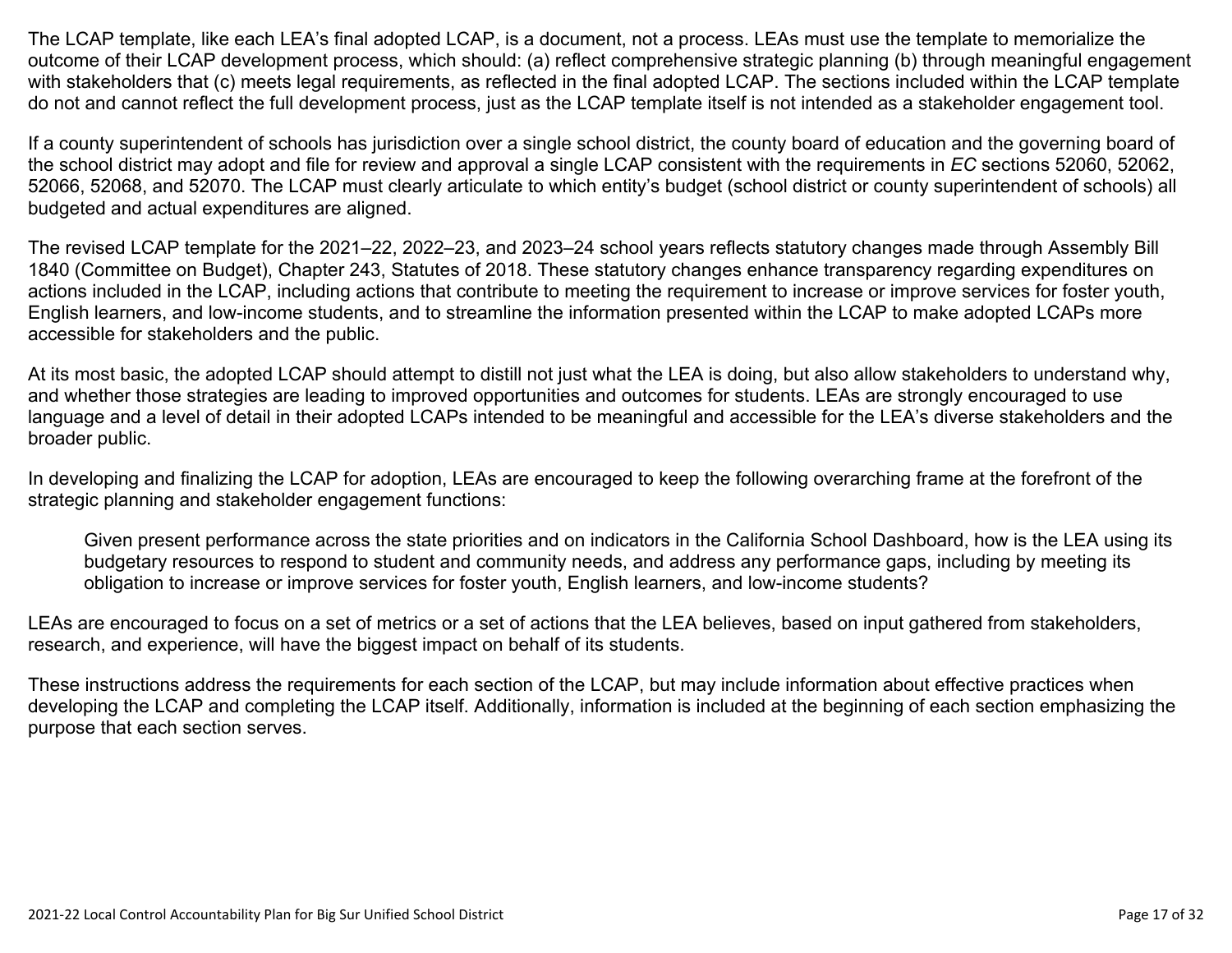## **Plan Summary**

### **Purpose**

A well-developed Plan Summary section provides a meaningful context for the LCAP. This section provides information about an LEA's community as well as relevant information about student needs and performance. In order to provide a meaningful context for the rest of the LCAP, the content of this section should be clearly and meaningfully related to the content included in the subsequent sections of the LCAP.

### **Requirements and Instructions**

*General Information* – Briefly describe the students and community. For example, information about an LEA in terms of geography, enrollment, or employment, the number and size of specific schools, recent community challenges, and other such information as an LEA wishes to include can enable a reader to more fully understand an LEA's LCAP.

*Reflections: Successes* – Based on a review of performance on the state indicators and local performance indicators included in the Dashboard, progress toward LCAP goals, local self-assessment tools, stakeholder input, and any other information, what progress is the LEA most proud of and how does the LEA plan to maintain or build upon that success? This may include identifying specific examples of how past increases or improvements in services for foster youth, English learners, and low-income students have led to improved performance for these students.

*Reflections: Identified Need* – Referring to the Dashboard, identify: (a) any state indicator for which overall performance was in the "Red" or "Orange" performance category or any local indicator where the LEA received a "Not Met" or "Not Met for Two or More Years" rating AND (b) any state indicator for which performance for any student group was two or more performance levels below the "all student*"* performance. What steps is the LEA planning to take to address these areas of low performance and performance gaps? Other needs may be identified using locally collected data including data collected to inform the self-reflection tools and reporting local indicators on the Dashboard.

*LCAP Highlights* – Identify and briefly summarize the key features of this year's LCAP.

*Comprehensive Support and Improvement* – An LEA with a school or schools identified for comprehensive support and improvement (CSI) under the Every Student Succeeds Act must respond to the following prompts:

- **Schools Identified**: Identify the schools within the LEA that have been identified for CSI.
- **Support for Identified Schools**: Describe how the LEA has or will support the identified schools in developing CSI plans that included a school-level needs assessment, evidence-based interventions, and the identification of any resource inequities to be addressed through the implementation of the CSI plan.
- **Monitoring and Evaluating Effectiveness**: Describe how the LEA will monitor and evaluate the implementation and effectiveness of the CSI plan to support student and school improvement.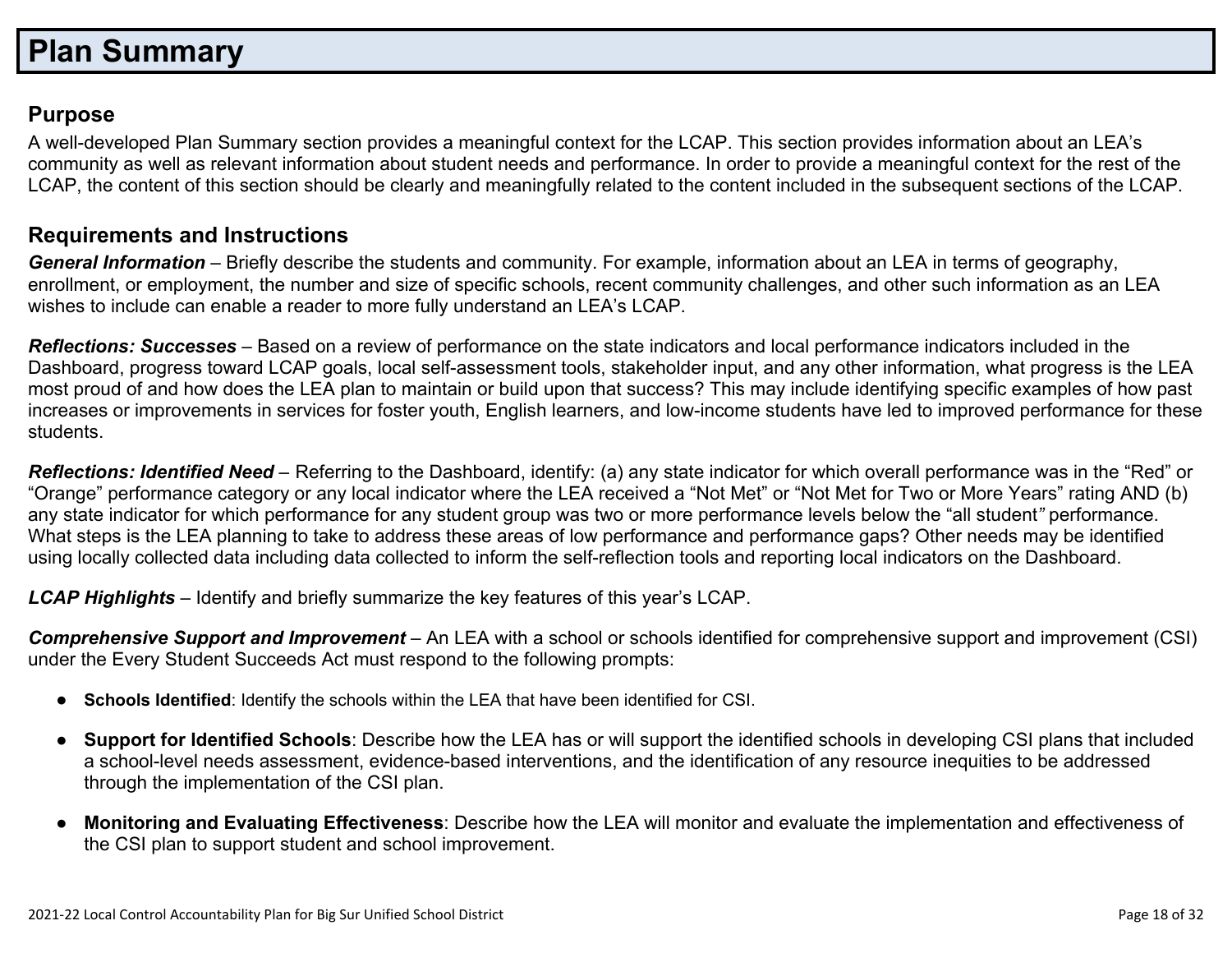# **Stakeholder Engagement**

### **Purpose**

Significant and purposeful engagement of parents, students, educators, and other stakeholders, including those representing the student groups identified by LCFF, is critical to the development of the LCAP and the budget process. Consistent with statute, such stakeholder engagement should support comprehensive strategic planning, accountability, and improvement across the state priorities and locally identified priorities (*EC* 52064(e)(1)). Stakeholder engagement is an ongoing, annual process.

This section is designed to reflect how stakeholder engagement influenced the decisions reflected in the adopted LCAP. The goal is to allow stakeholders that participated in the LCAP development process and the broader public understand how the LEA engaged stakeholders and the impact of that engagement. LEAs are encouraged to keep this goal in the forefront when completing this section.

Statute and regulations specify the stakeholder groups that school districts and COEs must consult when developing the LCAP: teachers, principals, administrators, other school personnel, local bargaining units of the LEA, parents, and students. Before adopting the LCAP, school districts and COEs must share it with the Parent Advisory Committee and, if applicable, to its English Learner Parent Advisory Committee. The superintendent is required by statute to respond in writing to the comments received from these committees. School districts and COEs must also consult with the special education local plan area administrator(s) when developing the LCAP. Statute requires charter schools to consult with teachers, principals, administrators, other school personnel, parents, and students in developing the LCAP. The LCAP should also be shared with, and LEAs should request input from, schoolsite-level advisory groups, as applicable (e.g., schoolsite councils, English Learner Advisory Councils, student advisory groups, etc.), to facilitate alignment between schoolsite and district-level goals and actions.

Information and resources that support effective stakeholder engagement, define student consultation, and provide the requirements for advisory group composition, can be found under Resources on the following web page of the CDE's website: https://www.cde.ca.gov/re/lc/.

### **Requirements and Instructions**

Below is an excerpt from the 2018–19 Guide for Annual Audits of K–12 Local Education Agencies and State Compliance Reporting, which is provided to highlight the legal requirements for stakeholder engagement in the LCAP development process:

### **Local Control and Accountability Plan:**

For county offices of education and school districts only, verify the LEA:

- a) Presented the local control and accountability plan to the parent advisory committee in accordance with Education Code section 52062(a)(1) or 52068(a)(1), as appropriate.
- b) If applicable, presented the local control and accountability plan to the English learner parent advisory committee, in accordance with Education Code section 52062(a)(2) or 52068(a)(2), as appropriate.
- c) Notified members of the public of the opportunity to submit comments regarding specific actions and expenditures proposed to be included in the local control and accountability plan in accordance with Education Code section 52062(a)(3) or 52068(a)(3), as appropriate.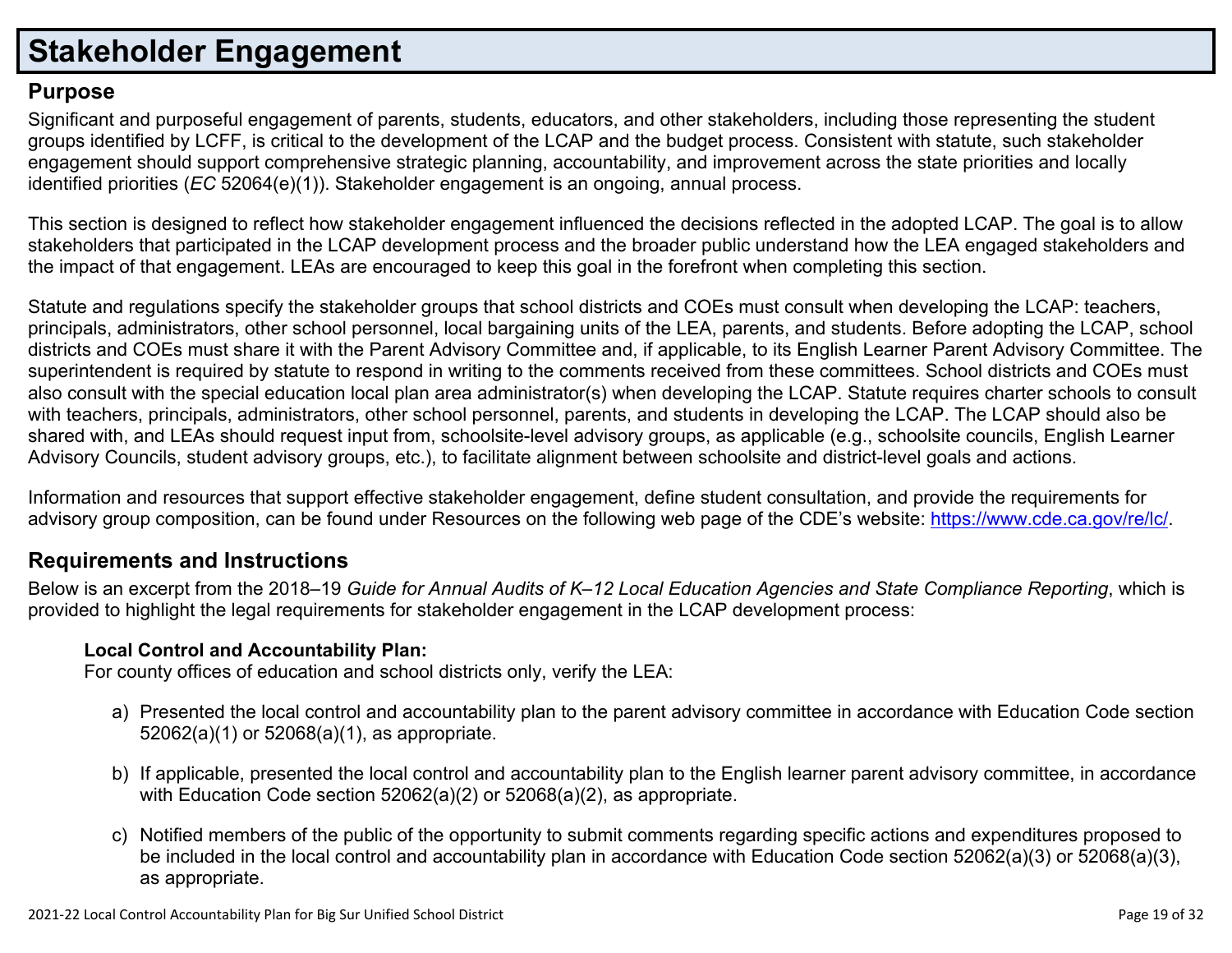- d) Held at least one public hearing in accordance with Education Code section 52062(b)(1) or 52068(b)(1), as appropriate.
- e) Adopted the local control and accountability plan in a public meeting in accordance with Education Code section 52062(b)(2) or 52068(b)(2), as appropriate.

**Prompt 1**: "A summary of the stakeholder process and how the stakeholder engagement was considered before finalizing the LCAP."

Describe the stakeholder engagement process used by the LEA to involve stakeholders in the development of the LCAP, including, at a minimum, describing how the LEA met its obligation to consult with all statutorily required stakeholder groups as applicable to the type of LEA. A sufficient response to this prompt must include general information about the timeline of the process and meetings or other engagement strategies with stakeholders. A response may also include information about an LEA's philosophical approach to stakeholder engagement.

**Prompt 2:** "A summary of the feedback provided by specific stakeholder groups."

Describe and summarize the stakeholder feedback provided by specific stakeholders. A sufficient response to this prompt will indicate ideas, trends, or inputs that emerged from an analysis of the feedback received from stakeholders.

**Prompt 3:** "A description of the aspects of the LCAP that were influenced by specific stakeholder input."

A sufficient response to this prompt will provide stakeholders and the public clear, specific information about how the stakeholder engagement process influenced the development of the LCAP. The response must describe aspects of the LCAP that were influenced by or developed in response to the stakeholder feedback described in response to Prompt 2. This may include a description of how the LEA prioritized stakeholder requests within the context of the budgetary resources available or otherwise prioritized areas of focus within the LCAP. For the purposes of this prompt, "aspects" of an LCAP that may have been influenced by stakeholder input can include, but are not necessarily limited to:

- Inclusion of a goal or decision to pursue a Focus Goal (as described below)
- Inclusion of metrics other than the statutorily required metrics
- Determination of the desired outcome on one or more metrics
- Inclusion of performance by one or more student groups in the Measuring and Reporting Results subsection
- $\bullet$  Inclusion of action(s) or a group of actions
- Elimination of action(s) or group of actions
- Changes to the level of proposed expenditures for one or more actions
- Inclusion of action(s) as contributing to increased or improved services for unduplicated services
- Determination of effectiveness of the specific actions to achieve the goal
- Determination of material differences in expenditures
- Determination of changes made to a goal for the ensuing LCAP year based on the annual update process
- Determination of challenges or successes in the implementation of actions

# **Goals and Actions**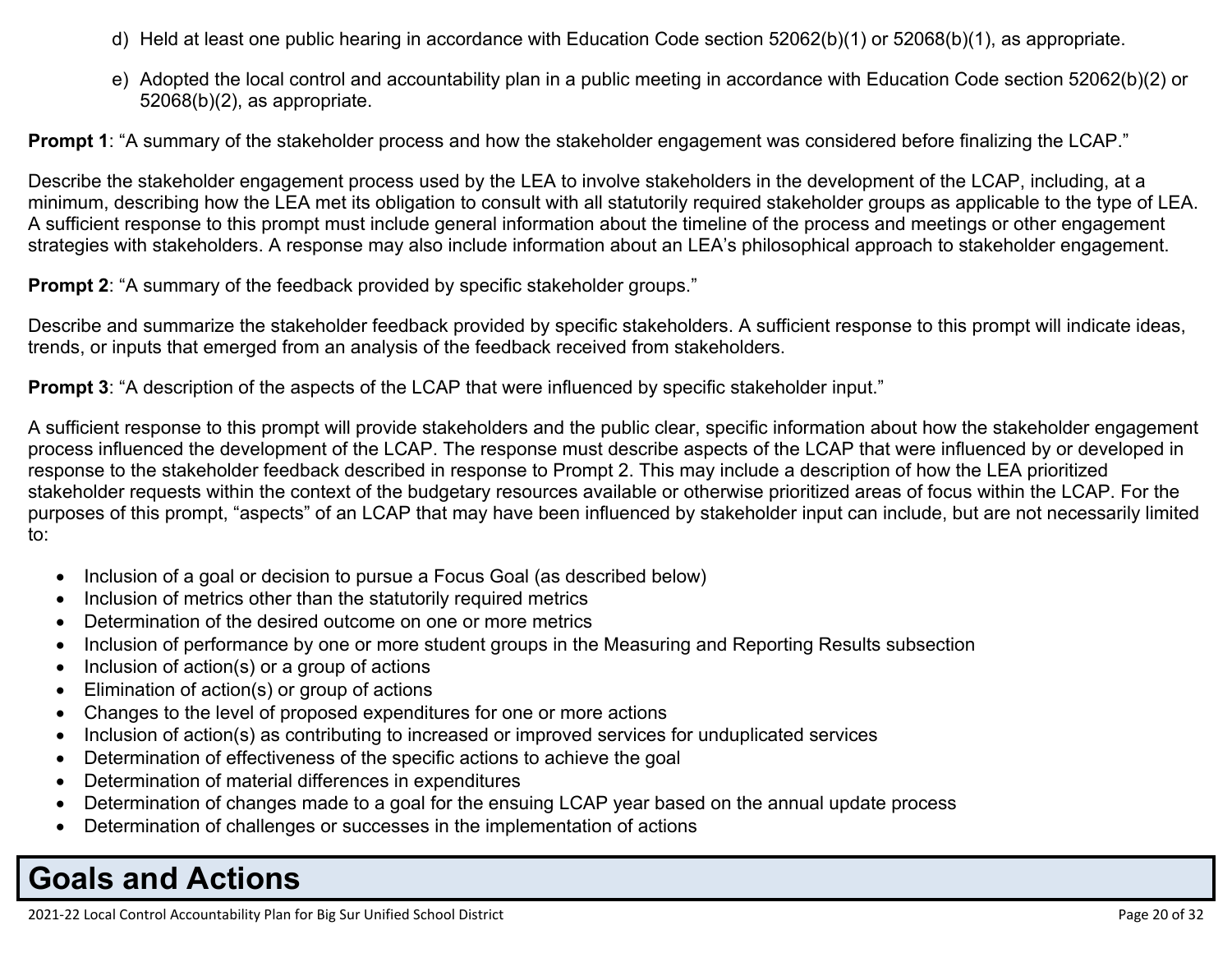### **Purpose**

Well-developed goals will clearly communicate to stakeholders what the LEA plans to accomplish, what the LEA plans to do in order to accomplish the goal, and how the LEA will know when it has accomplished the goal. A goal statement, associated metrics and expected outcomes, and the actions included in the goal should be in alignment. The explanation for why the LEA included a goal is an opportunity for LEAs to clearly communicate to stakeholders and the public why, among the various strengths and areas for improvement highlighted by performance data and strategies and actions that could be pursued, the LEA decided to pursue this goal, and the related metrics, expected outcomes, actions, and expenditures.

A well-developed goal can be focused on the performance relative to a metric or metrics for all students, a specific student group(s), narrowing performance gaps, or implementing programs or strategies expected to impact outcomes. LEAs should assess the performance of their student groups when developing goals and the related actions to achieve such goals.

### **Requirements and Instructions**

LEAs should prioritize the goals, specific actions, and related expenditures included within the LCAP within one or more state priorities. LEAs should consider performance on the state and local indicators, including their locally collected and reported data for the local indicators that are included in the Dashboard in determining whether and how to prioritize its goals within the LCAP.

In order to support prioritization of goals, the LCAP template provides LEAs with the option of developing three different kinds of goals:

- Focus Goal: A Focus Goal is relatively more concentrated in scope and may focus on a fewer number of metrics to measure improvement. A Focus Goal statement will be time bound and make clear how the goal is to be measured.
- Broad Goal: A Broad Goal is relatively less concentrated in its scope and may focus on improving performance across a wide range of metrics.
- Maintenance of Progress Goal: A Maintenance of Progress Goal includes actions that may be ongoing without significant changes and allows an LEA to track performance on any metrics not addressed in the other goals of the LCAP.

At a minimum, the LCAP must address all LCFF priorities and associated metrics.

### *Focus Goal(s)*

**Goal Description:** The description provided for a Focus Goal must be specific, measurable, and time bound. An LEA develops a Focus Goal to address areas of need that may require or benefit from a more specific and data intensive approach. The Focus Goal can explicitly reference the metric(s) by which achievement of the goal will be measured and the time frame according to which the LEA expects to achieve the goal.

**Explanation of why the LEA has developed this goal:** Explain why the LEA has chosen to prioritize this goal. An explanation must be based on Dashboard data or other locally collected data. LEAs must describe how the LEA identified this goal for focused attention, including relevant consultation with stakeholders. LEAs are encouraged to promote transparency and understanding around the decision to pursue a focus goal.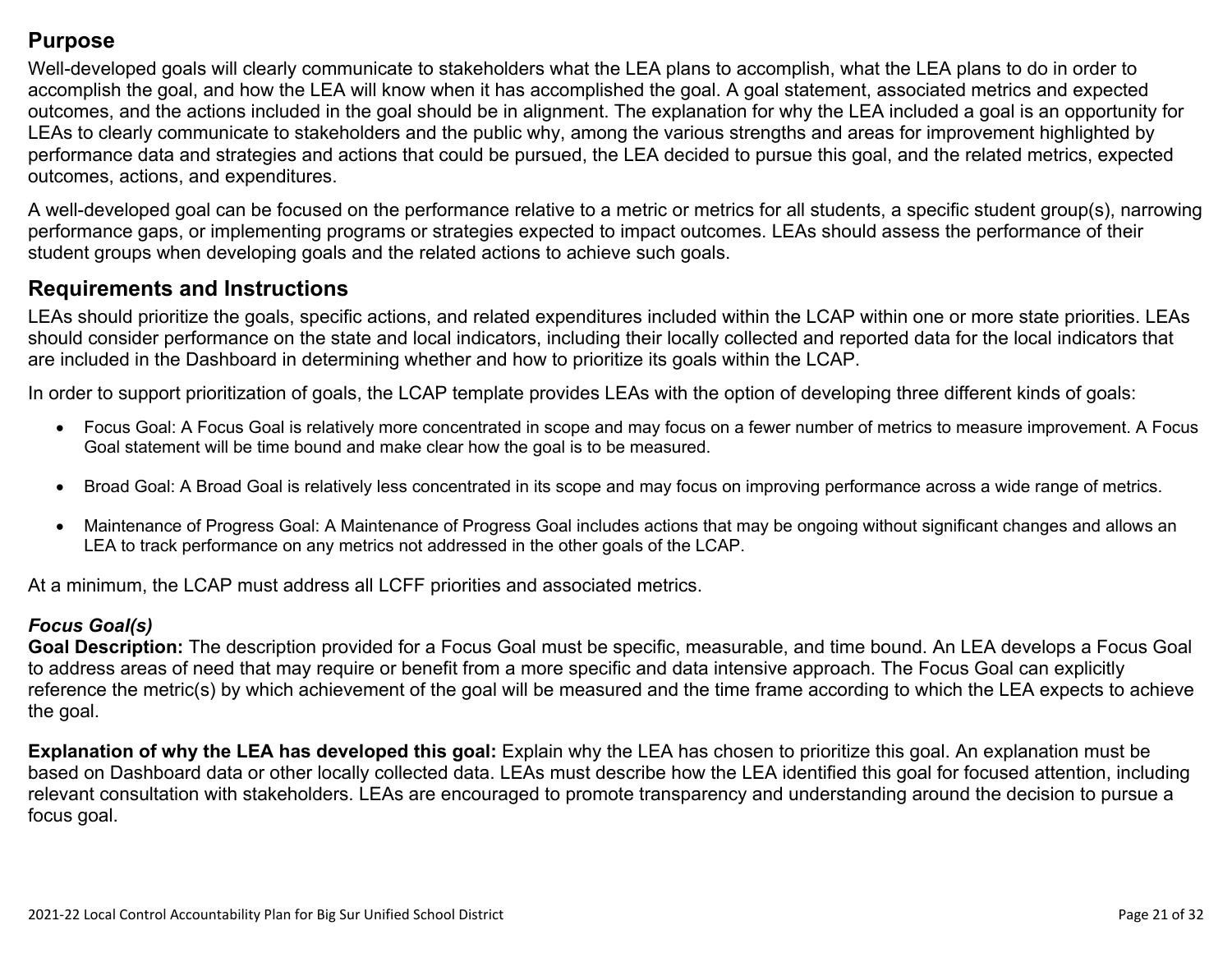#### *Broad Goal*

**Goal Description:** Describe what the LEA plans to achieve through the actions included in the goal. The description of a broad goal will be clearly aligned with the expected measurable outcomes included for the goal. The goal description organizes the actions and expected outcomes in a cohesive and consistent manner. A goal description is specific enough to be measurable in either quantitative or qualitative terms. A broad goal is not as specific as a focus goal. While it is specific enough to be measurable, there are many different metrics for measuring progress toward the goal.

**Explanation of why the LEA has developed this goal:** Explain why the LEA developed this goal and how the actions and metrics grouped together will help achieve the goal.

#### *Maintenance of Progress Goal*

**Goal Description:** Describe how the LEA intends to maintain the progress made in the LCFF State Priorities not addressed by the other goals in the LCAP. Use this type of goal to address the state priorities and applicable metrics not addressed within the other goals in the LCAP. The state priorities and metrics to be addressed in this section are those for which the LEA, in consultation with stakeholders, has determined to maintain actions and monitor progress while focusing implementation efforts on the actions covered by other goals in the LCAP.

**Explanation of why the LEA has developed this goal**: Explain how the actions will sustain the progress exemplified by the related metrics.

#### *Measuring and Reporting Results:*

For each LCAP year, identify the metric(s) that the LEA will use to track progress toward the expected outcomes. LEAs are encouraged to identify metrics for specific student groups, as appropriate, including expected outcomes that would reflect narrowing of any existing performance gaps.

Include in the baseline column the most recent data associated with this metric available at the time of adoption of the LCAP for the first year of the three-year plan. LEAs may use data as reported on the 2019 Dashboard for the baseline of a metric only if that data represents the most recent available (e.g. high school graduation rate).

Using the most recent data available may involve reviewing data the LEA is preparing for submission to the California Longitudinal Pupil Achievement Data System (CALPADS) or data that the LEA has recently submitted to CALPADS. Because final 2020–2021 outcomes on some metrics may not be computable at the time the 2021–24 LCAP is adopted (e.g. graduation rate, suspension rate), the most recent data available may include a point in time calculation taken each year on the same date for comparability purposes.

The baseline data shall remain unchanged throughout the three-year LCAP.

Complete the table as follows:

- **Metric**: Indicate how progress is being measured using a metric.
- **Baseline**: Enter the baseline when completing the LCAP for 2021–22. As described above, the baseline is the most recent data associated with a metric. Indicate the school year to which the data applies, consistent with the instructions above.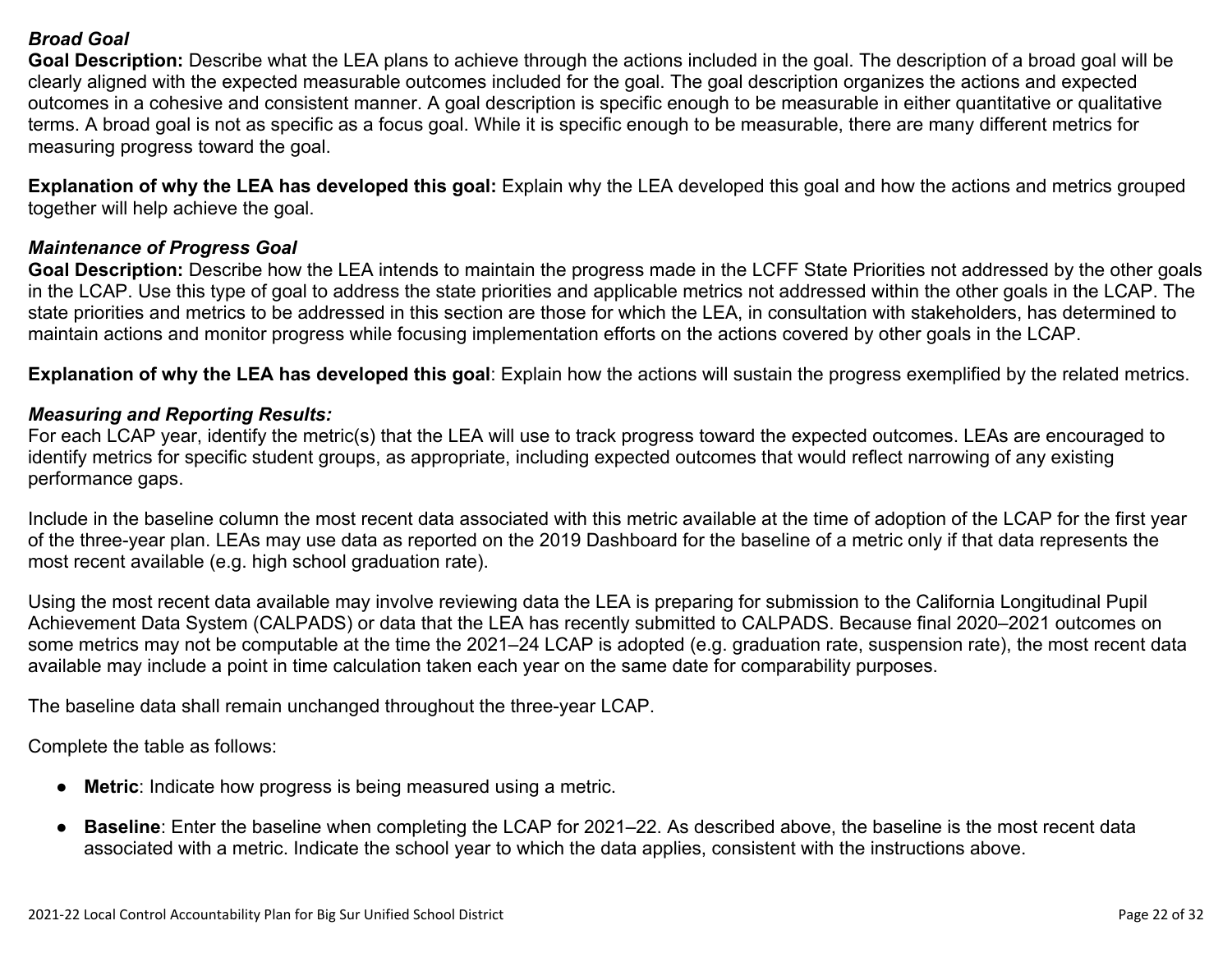- **Year 1 Outcome**: When completing the LCAP for 2022–23, enter the most recent data available. Indicate the school year to which the data applies, consistent with the instructions above.
- **Year 2 Outcome**: When completing the LCAP for 2023–24, enter the most recent data available. Indicate the school year to which the data applies, consistent with the instructions above.
- **Year 3 Outcome**: When completing the LCAP for 2024–25, enter the most recent data available. Indicate the school year to which the data applies, consistent with the instructions above. The 2024–25 LCAP will be the first year in the next three-year cycle. Completing this column will be part of the Annual Update for that year.
- **Desired Outcome for 2023-24**: When completing the first year of the LCAP, enter the desired outcome for the relevant metric the LEA expects to achieve by the end of the 2023–24 LCAP year.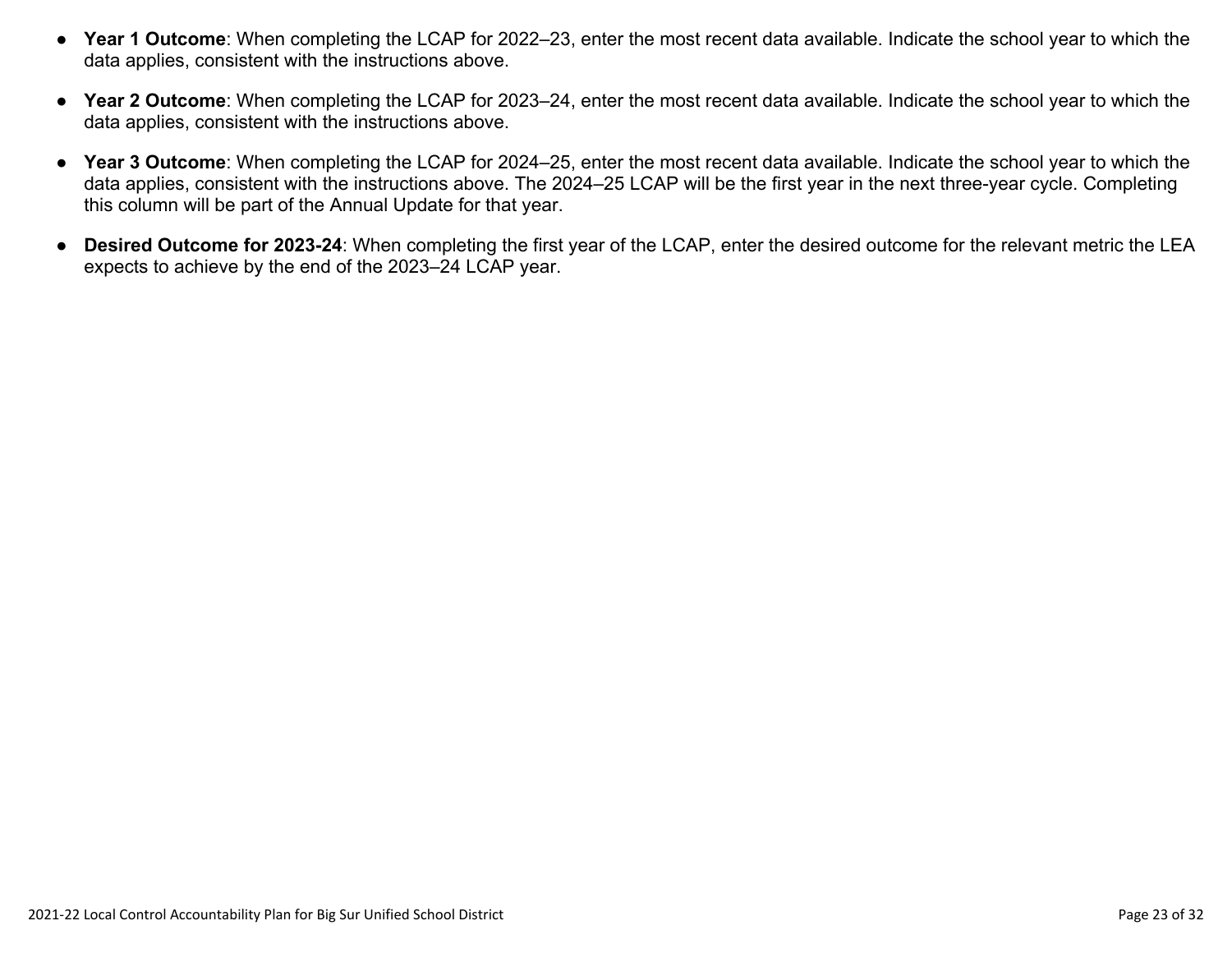Timeline for completing the "**Measuring and Reporting Results**" part of the Goal.

| <b>Metric</b>                                                                        | <b>Baseline</b>                                                                  | Year 1 Outcome                                                                                              | Year 2 Outcome                                                                                              | Year 3 Outcome                                                                                              | <b>Desired Outcome</b><br>for Year 3<br>$(2023-24)$                              |
|--------------------------------------------------------------------------------------|----------------------------------------------------------------------------------|-------------------------------------------------------------------------------------------------------------|-------------------------------------------------------------------------------------------------------------|-------------------------------------------------------------------------------------------------------------|----------------------------------------------------------------------------------|
| Enter information<br>in this box when<br>completing the<br>$LCAP$ for $2021-$<br>22. | Enter information<br>in this box when<br>completing the<br>LCAP for 2021-<br>22. | Enter information<br>in this box when<br>completing the<br>LCAP for 2022-<br>23. Leave blank<br>until then. | Enter information<br>in this box when<br>completing the<br>LCAP for 2023-<br>24. Leave blank<br>until then. | Enter information<br>in this box when<br>completing the<br>LCAP for 2024-<br>25. Leave blank<br>until then. | Enter information<br>in this box when<br>completing the<br>LCAP for 2021-<br>22. |

The metrics may be quantitative or qualitative; but at minimum, an LEA's LCAP must include goals that are measured using all of the applicable metrics for the related state priorities, in each LCAP year as applicable to the type of LEA. To the extent a state priority does not specify one or more metrics (e.g., implementation of state academic content and performance standards), the LEA must identify a metric to use within the LCAP. For these state priorities, LEAs are encouraged to use metrics based on or reported through the relevant self-reflection tool for local indicators within the Dashboard.

*Actions*: Enter the action number. Provide a short title for the action. This title will also appear in the expenditure tables. Provide a description of the action. Enter the total amount of expenditures associated with this action. Budgeted expenditures from specific fund sources will be provided in the summary expenditure tables. Indicate whether the action contributes to meeting the increase or improved services requirement as described in the Increased or Improved Services section using a "Y" for Yes or an "N" for No. (Note: for each such action offered on an LEA-wide or schoolwide basis, the LEA will need to provide additional information in the Increased or Improved Summary Section to address the requirements in *California Code of Regulations*, Title 5 [5 *CCR*] Section 15496(b) in the Increased or Improved Services Section of the LCAP).

*Actions for English Learners:* School districts, COEs, and charter schools that have a numerically significant English learner student subgroup must include specific actions in the LCAP related to, at a minimum, the language acquisition programs, as defined in *EC* Section 306, provided to students and professional development activities specific to English learners.

*Actions for Foster Youth*: School districts, COEs, and charter schools that have a numerically significant Foster Youth student subgroup are encouraged to include specific actions in the LCAP designed to meet needs specific to Foster Youth students.

### *Goal Analysis:*

Enter the LCAP Year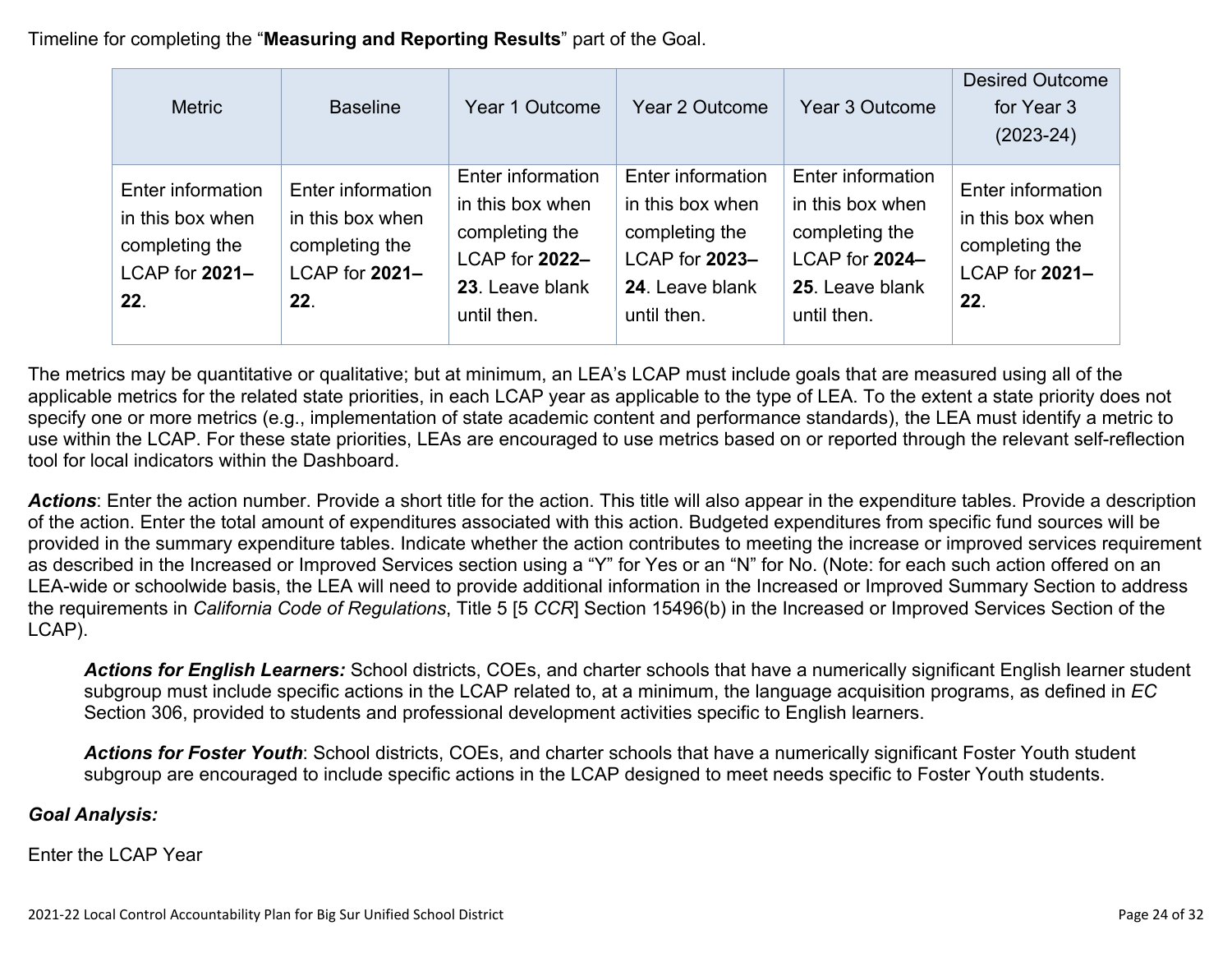Using actual annual measurable outcome data, including data from the Dashboard, analyze whether the planned actions were effective in achieving the goal. Respond to the prompts as instructed.

- Describe the overall implementation of the actions to achieve the articulated goal. Include a discussion of relevant challenges and successes experienced with the implementation process. This must include any instance where the LEA did not implement a planned action or implemented a planned action in a manner that differs substantively from how it was described in the adopted LCAP.
- Explain material differences between Budgeted Expenditures and Estimated Actual Expenditures. Minor variances in expenditures do not need to be addressed, and a dollar-for-dollar accounting is not required.
- Describe the effectiveness of the specific actions to achieve the articulated goal as measured by the LEA. In some cases, not all actions in a goal will be intended to improve performance on all of the metrics associated with the goal. When responding to this prompt, LEAs may assess the effectiveness of a single action or group of actions within the goal in the context of performance on a single metric or group of specific metrics within the goal that are applicable to the action(s). Grouping actions with metrics will allow for more robust analysis of whether the strategy the LEA is using to impact a specified set of metrics is working and increase transparency for stakeholders. LEAs are encouraged to use such an approach when goals include multiple actions and metrics that are not closely associated.
- Describe any changes made to this goal, expected outcomes, metrics, or actions to achieve this goal as a result of this analysis and analysis of the data provided in the Dashboard or other local data, as applicable.

# **Increased or Improved Services for Foster Youth, English Learners, and Low-Income Students**

### **Purpose**

A well-written Increased or Improved Services section provides stakeholders with a comprehensive description, within a single dedicated section, of how an LEA plans to increase or improved services for its unduplicated students as compared to all students and how LEA-wide or schoolwide actions identified for this purpose meet regulatory requirements. Descriptions provided should include sufficient detail yet be sufficiently succinct to promote a broader understanding of stakeholders to facilitate their ability to provide input. An LEA's description in this section must align with the actions included in the Goals and Actions section as contributing.

### **Requirements and Instructions**

This section must be completed for each LCAP year.

When developing the LCAP in year 2 or year 3, copy the "Increased or Improved Services" section and enter the appropriate LCAP year. Using the copy of the section, complete the section as required for the relevant LCAP year. Retain all prior year sections for each of the three years within the LCAP.

2021-22 Local Control Accountability Plan for Big Sur Unified School District **Page 25 of 32** and 2011-22 Local Control Accountability Plan for Big Sur Unified School District **Page 25 of 32** and 2011-22 Local Control Acco *Percentage to Increase or Improve Services***:** Identify the percentage by which services for unduplicated pupils must be increased or improved as compared to the services provided to all students in the LCAP year as calculated pursuant to 5 *CCR* Section 15496(a)(7).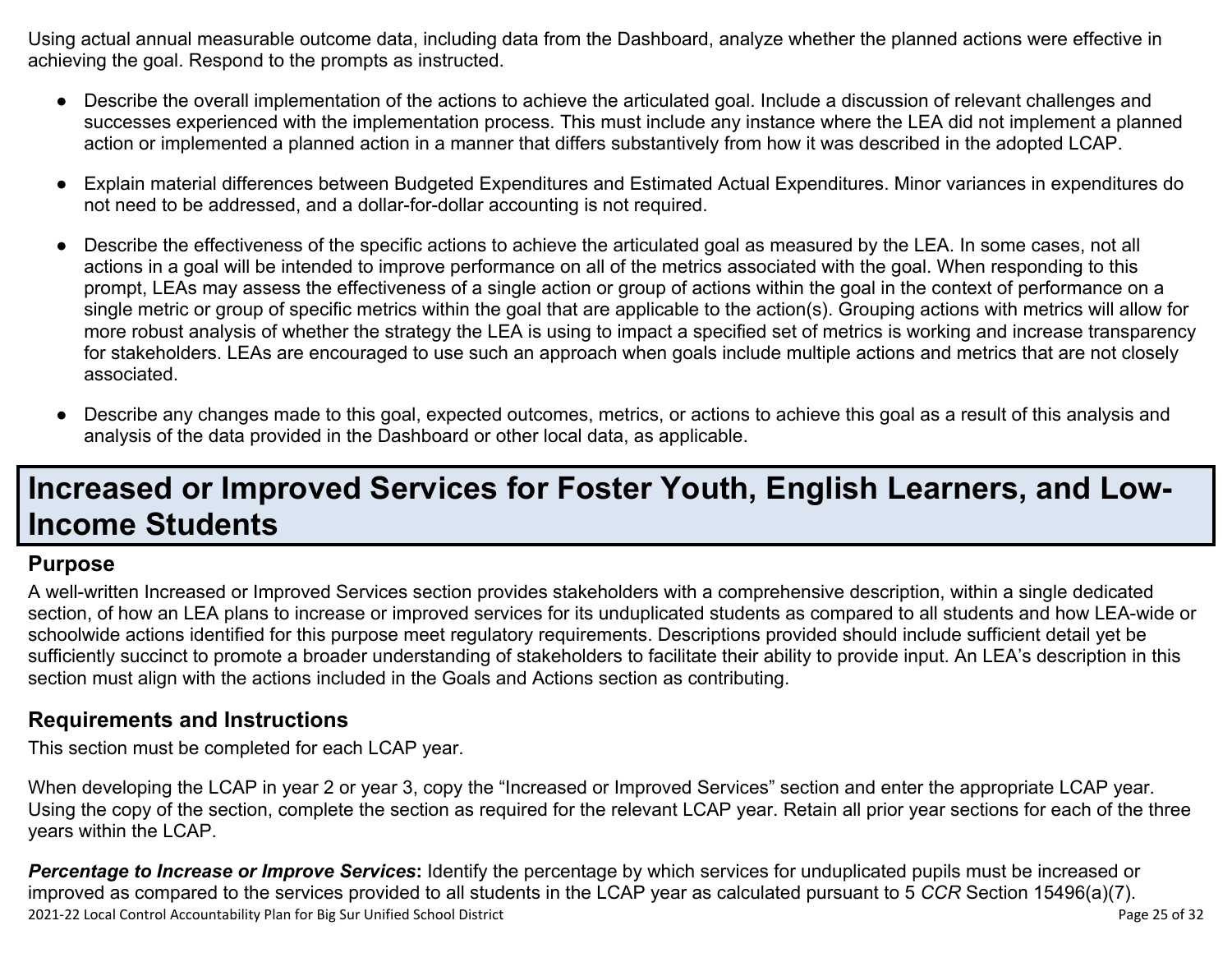Increased Apportionment based on the enrollment of Foster Youth, English Learners, and Low-Income Students: Specify the estimate of the amount of funds apportioned on the basis of the number and concentration of unduplicated pupils for the LCAP year.

#### *Required Descriptions:*

For each action being provided to an entire school, or across the entire school district or county office of education (COE), an explanation of (1) how the needs of foster youth, English learners, and low-income students were considered first, and (2) how **these actions are effective in meeting the goals for these students.**

For each action included in the Goals and Actions section as contributing to the increased or improved services requirement for unduplicated pupils and provided on an LEA-wide or schoolwide basis, the LEA must include an explanation consistent with 5 *CCR* Section 15496(b). For any such actions continued into the 2021–24 LCAP from the 2017–2020 LCAP, the LEA must determine whether or not the action was effective as expected, and this determination must reflect evidence of outcome data or actual implementation to date.

**Principally Directed and Effective:** An LEA demonstrates how an action is principally directed towards and effective in meeting the LEA's goals for unduplicated students when the LEA explains how:

- It considers the needs, conditions, or circumstances of its unduplicated pupils;
- The action, or aspect(s) of the action (including, for example, its design, content, methods, or location), is based on these considerations; and
- The action is intended to help achieve an expected measurable outcome of the associated goal.

As such, the response provided in this section may rely on a needs assessment of unduplicated students.

Conclusory statements that a service will help achieve an expected outcome for the goal, without an explicit connection or further explanation as to how, are not sufficient. Further, simply stating that an LEA has a high enrollment percentage of a specific student group or groups does not meet the increase or improve services standard because enrolling students is not the same as serving students.

For example, if an LEA determines that low-income students have a significantly lower attendance rate than the attendance rate for all students, it might justify LEA-wide or schoolwide actions to address this area of need in the following way:

After assessing the needs, conditions, and circumstances of our low-income students, we learned that the attendance rate of our lowincome students is 7% lower than the attendance rate for all students. (Needs, Conditions, Circumstances [Principally Directed])

In order to address this condition of our low-income students, we will develop and implement a new attendance program that is designed to address some of the major causes of absenteeism, including lack of reliable transportation and food, as well as a school climate that does not emphasize the importance of attendance. Goal N, Actions X, Y, and Z provide additional transportation and nutritional resources as well as a districtwide educational campaign on the benefits of high attendance rates. (Contributing Action(s))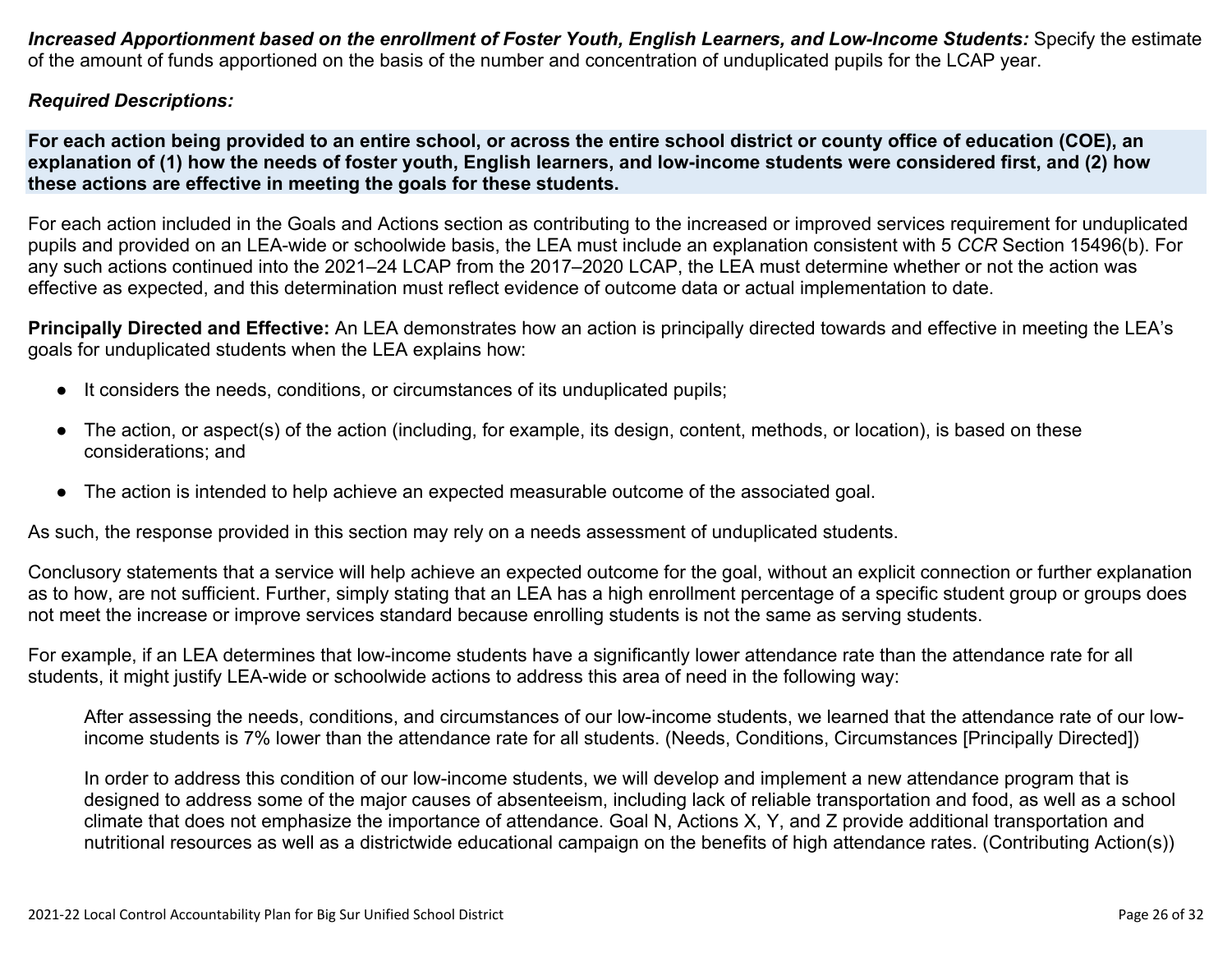These actions are being provided on an LEA-wide basis and we expect/hope that all students with less than a 100% attendance rate will benefit. However, because of the significantly lower attendance rate of low-income students, and because the actions meet needs most associated with the chronic stresses and experiences of a socio-economically disadvantaged status, we expect that the attendance rate for our low-income students will increase significantly more than the average attendance rate of all other students. (Measurable Outcomes [Effective In])

**COEs and Charter Schools**: Describe how actions included as contributing to meeting the increased or improved services requirement on an LEA-wide basis are principally directed to and effective in meeting its goals for unduplicated pupils in the state and any local priorities as described above. In the case of COEs and charter schools, schoolwide and LEA-wide are considered to be synonymous.

### **For School Districts Only:**

#### **Actions Provided on an LEA-Wide Basis:**

*Unduplicated Percentage > 55%:* For school districts with an unduplicated pupil percentage of 55% or more, describe how these actions are principally directed to and effective in meeting its goals for unduplicated pupils in the state and any local priorities as described above.

*Unduplicated Percentage < 55%:* For school districts with an unduplicated pupil percentage of less than 55%, describe how these actions are principally directed to and effective in meeting its goals for unduplicated pupils in the state and any local priorities. Also describe how the actions **are the most effective use of the funds** to meet these goals for its unduplicated pupils. Provide the basis for this determination, including any alternatives considered, supporting research, experience, or educational theory.

#### **Actions Provided on a Schoolwide Basis:**

School Districts must identify in the description those actions being funded and provided on a schoolwide basis, and include the required description supporting the use of the funds on a schoolwide basis.

**For schools with 40% or more enrollment of unduplicated pupils:** Describe how these actions are principally directed to and effective in meeting its goals for its unduplicated pupils in the state and any local priorities.

For school districts expending funds on a schoolwide basis at a school with less than 40% enrollment of unduplicated pupils: Describe how these actions are principally directed to and how the actions are the most effective use of the funds to meet its goals for foster youth, English learners, and low-income students in the state and any local priorities.

#### "A description of how services for foster youth, English learners, and low-income students are being increased or improved by the **percentage required."**

Consistent with the requirements of 5 *CCR* Section 15496, describe how services provided for unduplicated pupils are increased or improved by at least the percentage calculated as compared to the services provided for all students in the LCAP year. To improve services means to grow services in quality and to increase services means to grow services in quantity. Services are increased or improved by those actions in the LCAP that are included in the Goals and Actions section as contributing to the increased or improved services requirement. This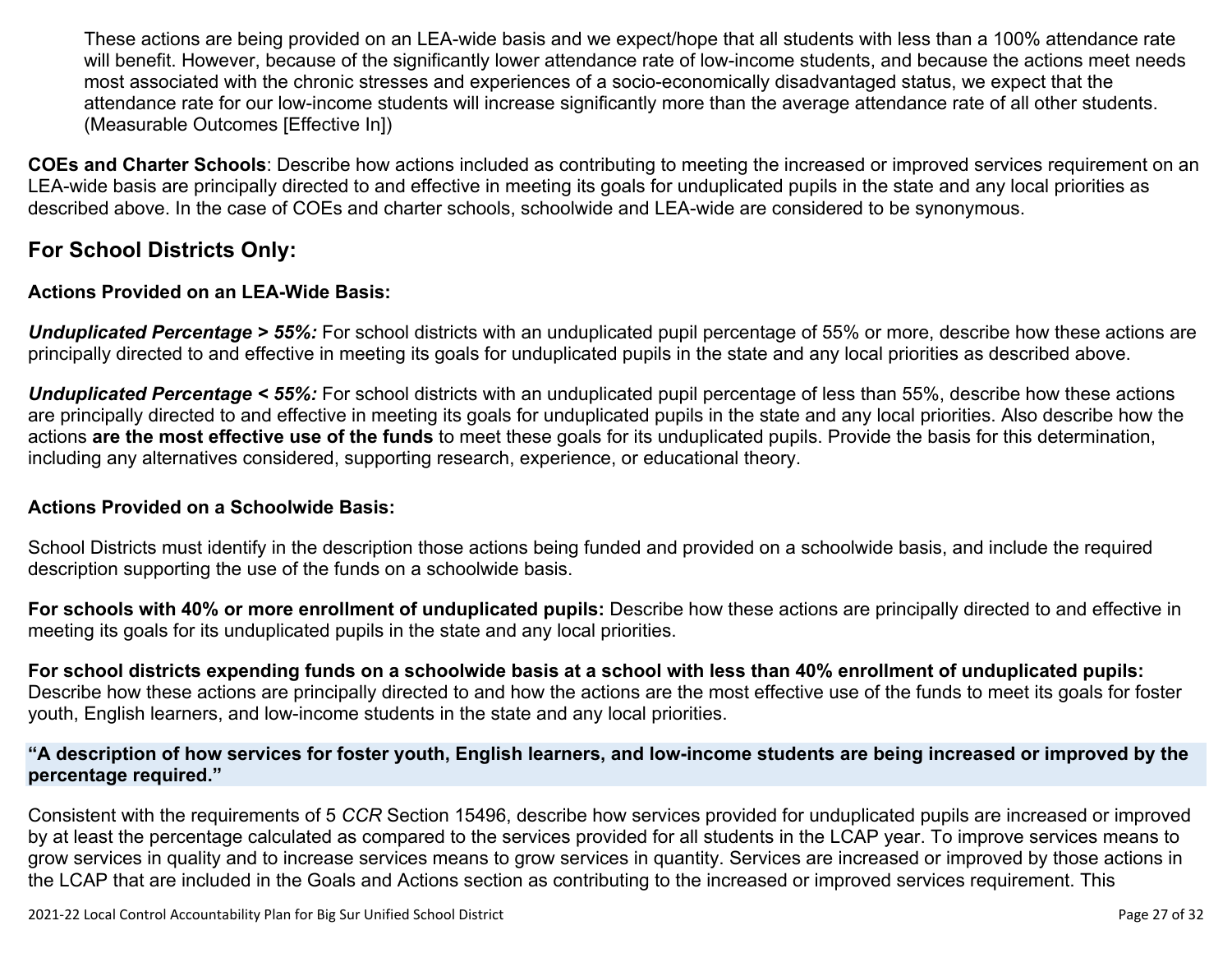description must address how these action(s) are expected to result in the required proportional increase or improvement in services for unduplicated pupils as compared to the services the LEA provides to all students for the relevant LCAP year.

# **Expenditure Tables**

Complete the Data Entry table for each action in the LCAP. The information entered into this table will automatically populate the other Expenditure Tables. All information is entered into the Data Entry table. Do not enter data into the other tables.

The following expenditure tables are required to be included in the LCAP as adopted by the local governing board or governing body:

- Table 1: Actions
- Table 2: Total Expenditures
- Table 3: Contributing Expenditures
- Table 4: Annual Update Expenditures

The Data Entry table may be included in the LCAP as adopted by the local governing board or governing body, but is not required to be included.

In the Data Entry table, provide the following information for each action in the LCAP for the relevant LCAP year:

- **Goal #**: Enter the LCAP Goal number for the action.
- **Action #**: Enter the action's number as indicated in the LCAP Goal.
- **Action Title**: Provide a title of the action.
- **Student Group(s)**: Indicate the student group or groups who will be the primary beneficiary of the action by entering "All", or by entering a specific student group or groups.
- **Increased / Improved**: Type "Yes" if the action **is** included as contributing to meeting the increased or improved services; OR, type "No" if the action is **not** included as contributing to meeting the increased or improved services.
- If "Yes" is entered into the Contributing column, then complete the following columns:
	- o **Scope**: The scope of an action may be LEA-wide (i.e. districtwide, countywide, or charterwide), schoolwide, or limited. An action that is LEA-wide in scope upgrades the entire educational program of the LEA. An action that is schoolwide in scope upgrades the entire educational program of a single school. An action that is limited in its scope is an action that serves only one or more unduplicated student groups.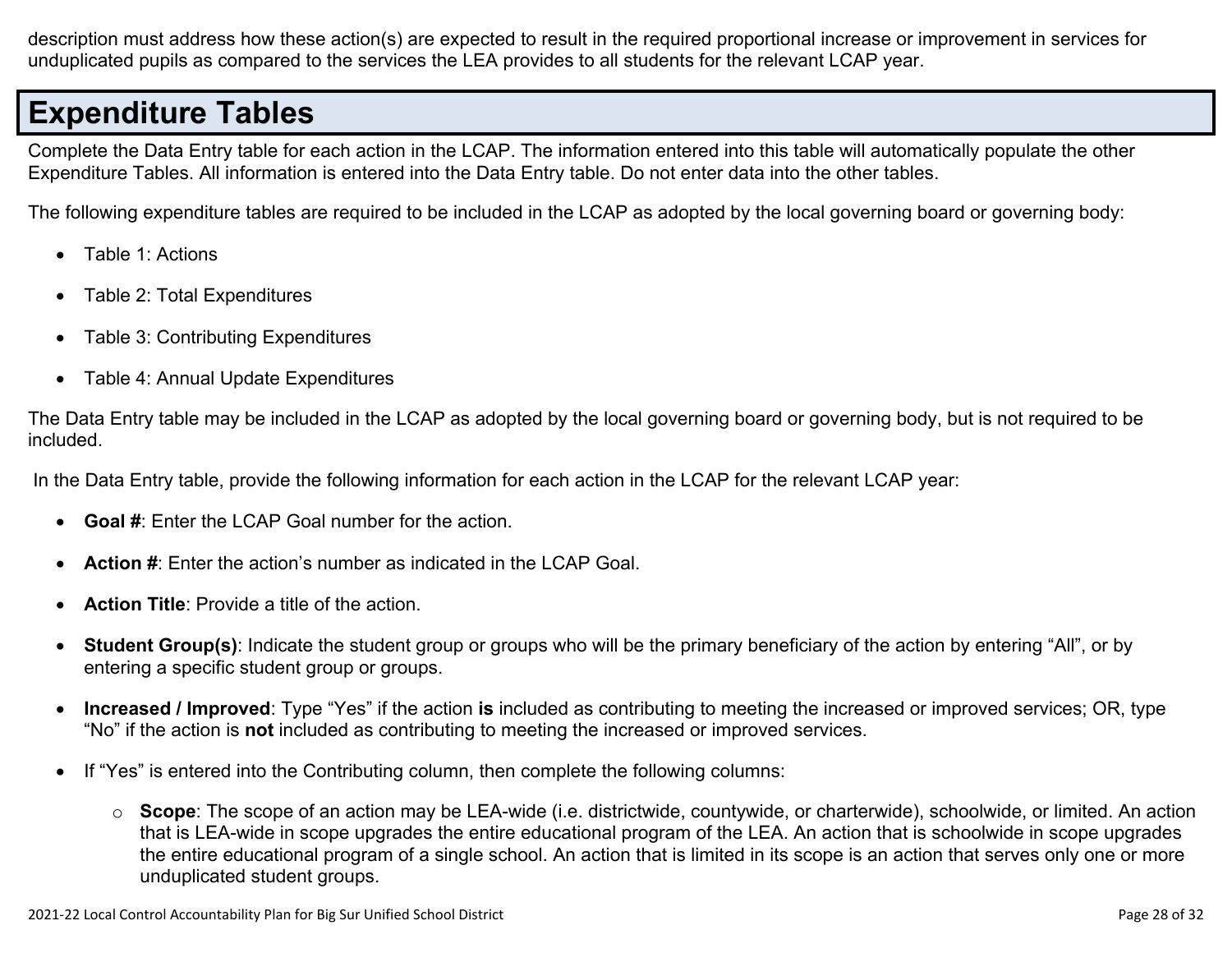- o **Unduplicated Student Group(s)**: Regardless of scope, contributing actions serve one or more unduplicated student groups. Indicate one or more unduplicated student groups for whom services are being increased or improved as compared to what all students receive.
- o **Location**: Identify the location where the action will be provided. If the action is provided to all schools within the LEA, the LEA must indicate "All Schools". If the action is provided to specific schools within the LEA or specific grade spans only, the LEA must enter "Specific Schools" or "Specific Grade Spans". Identify the individual school or a subset of schools or grade spans (e.g., all high schools or grades K-5), as appropriate.
- **Time Span**: Enter "ongoing" if the action will be implemented for an indeterminate period of time. Otherwise, indicate the span of time for which the action will be implemented. For example, an LEA might enter "1 Year", or "2 Years", or "6 Months".
- **Personnel Expense**: This column will be automatically calculated based on information provided in the following columns:
	- o **Total Personnel**: Enter the total amount of personnel expenditures utilized to implement this action.
	- o **Total Non-Personnel**: This amount will be automatically calculated.
- **LCFF Funds**: Enter the total amount of LCFF funds utilized to implement this action, if any. LCFF funds include all funds that make up an LEA's total LCFF target (i.e. base grant, grade span adjustment, supplemental grant, concentration grant, Targeted Instructional Improvement Block Grant, and Home-To-School Transportation).
- **Other State Funds**: Enter the total amount of Other State Funds utilized to implement this action, if any.
- **Local Funds**: Enter the total amount of Local Funds utilized to implement this action, if any.
- **Federal Funds**: Enter the total amount of Federal Funds utilized to implement this action, if any.
- **Total Funds**: This amount is automatically calculated based on amounts entered in the previous four columns.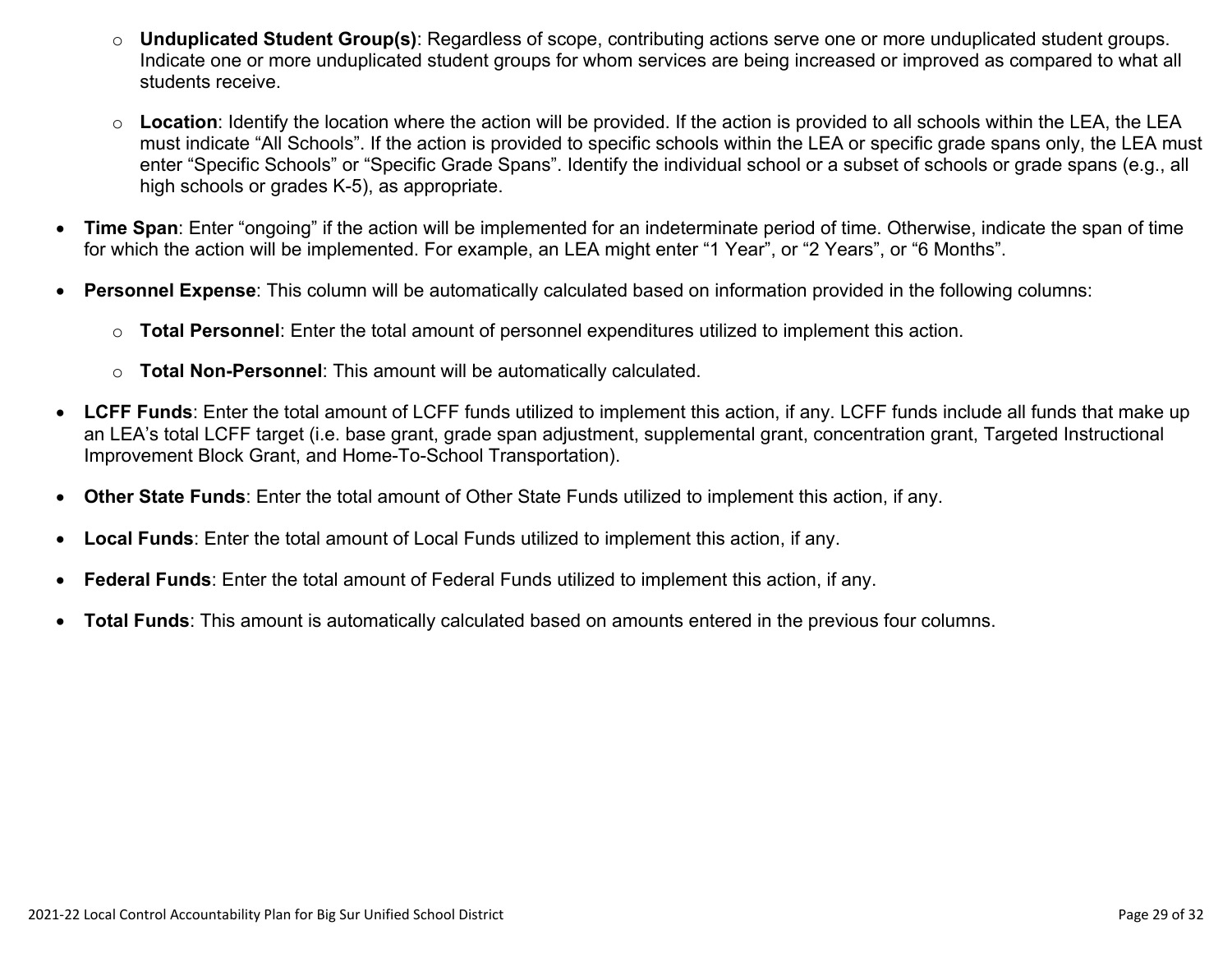### **Total Expenditures Table**

ŀ

| <b>LCFF Funds</b> | <b>Other State Funds</b> | <b>Local Funds</b> |          | <b>Federal Funds</b>   | <b>Total Funds</b>         |
|-------------------|--------------------------|--------------------|----------|------------------------|----------------------------|
| \$19,107.00       | \$850.00                 |                    |          |                        | \$19,957.00                |
|                   |                          |                    |          |                        |                            |
|                   |                          | <b>Totals:</b>     |          | <b>Total Personnel</b> | <b>Total Non-personnel</b> |
|                   |                          | Totals:            | \$850.00 |                        | \$19,107.00                |

| Goal           | Action #                | <b>Student Group(s)</b>                                    | <b>Title</b>                                                                                                            | <b>LCFF Funds</b> | Other State Funds   Local Funds | <b>Federal Funds</b> | <b>Total Funds</b> |
|----------------|-------------------------|------------------------------------------------------------|-------------------------------------------------------------------------------------------------------------------------|-------------------|---------------------------------|----------------------|--------------------|
|                |                         | All<br><b>English Learners</b><br>Low Income<br>Low income | Provide Professional<br>development that supports<br>strategies for differentiated<br>instruction in all areas of STEAM | \$5,000.00        |                                 |                      | \$5,000.00         |
| 1              | $\mathbf{2}$            | All                                                        | Implement Technology based<br>resources in all areas of STEAM                                                           | \$9,307.00        |                                 |                      | \$9,307.00         |
| $\mathbf 1$    | $\mathbf{3}$            | All                                                        |                                                                                                                         |                   |                                 |                      |                    |
| 2 <sub>2</sub> | 1                       |                                                            | <b>Behavior Support Program</b>                                                                                         |                   |                                 |                      |                    |
| $\mathbf{2}$   | $\mathbf{2}$            | All<br><b>English Learners</b><br>Low Income               | Professional Development                                                                                                |                   |                                 |                      |                    |
| 2 <sup>1</sup> | $\mathbf{3}$            |                                                            | SPED Support - Purchased with<br><b>SPED Funding</b>                                                                    |                   | \$850.00                        |                      | \$850.00           |
| $\overline{2}$ | $\overline{\mathbf{4}}$ |                                                            | Gifted and Talented Education -<br><b>GATE</b>                                                                          | \$3,000.00        |                                 |                      | \$3,000.00         |
| 2 <sup>2</sup> | $5\phantom{1}$          |                                                            | Reading                                                                                                                 | \$400.00          |                                 |                      | \$400.00           |
| $\mathbf{2}$   | $6\phantom{1}$          | All                                                        | <b>Emotional Learning</b>                                                                                               | \$400.00          |                                 |                      | \$400.00           |
| $3\phantom{a}$ | $\mathbf{1}$            | All                                                        | Curriculum                                                                                                              |                   |                                 |                      |                    |
| 3 <sup>5</sup> | $\mathbf{3}$            |                                                            |                                                                                                                         | \$1,000.00        |                                 |                      | \$1,000.00         |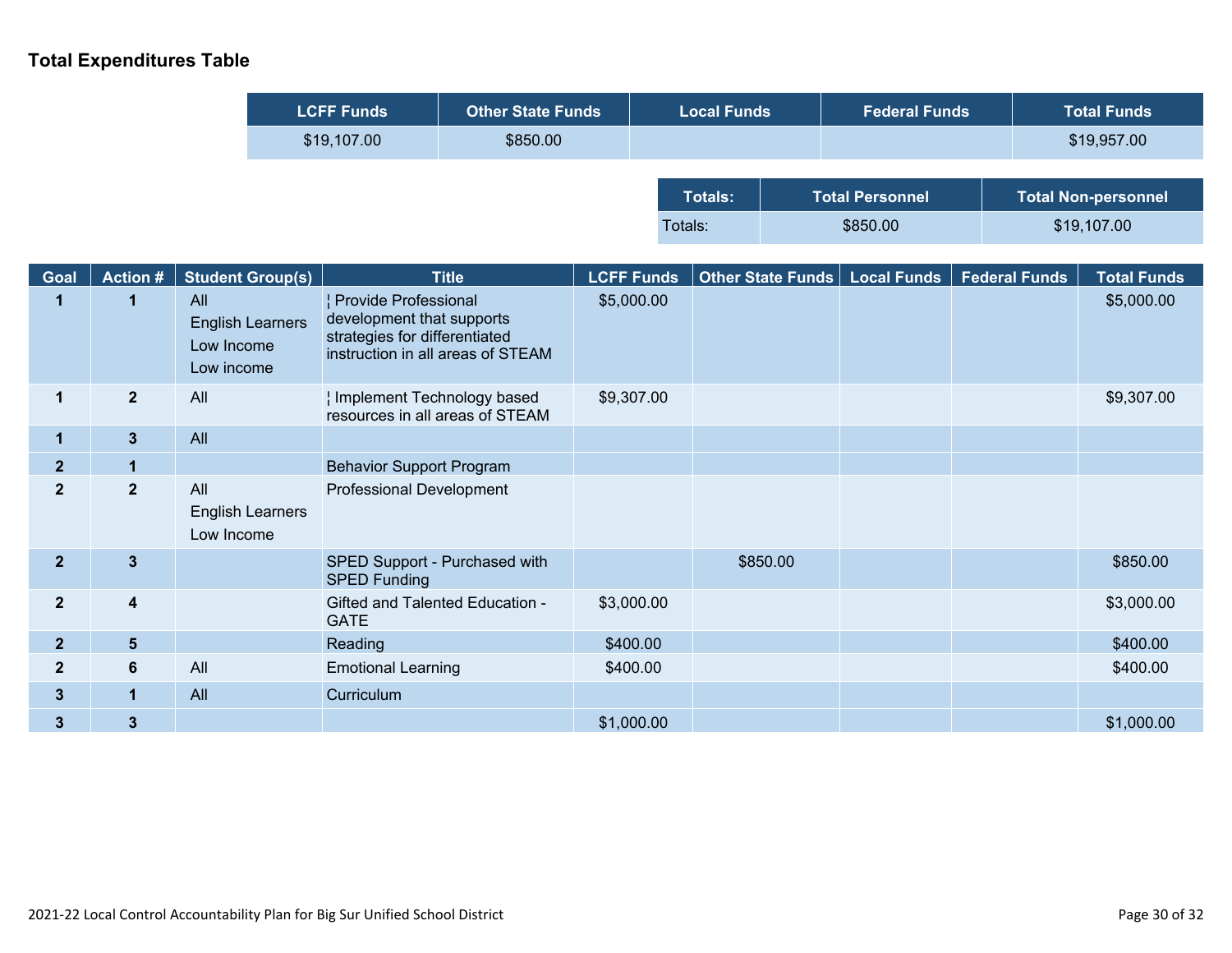### **Contributing Expenditures Tables**

| <b>Totals by Type</b>    | <b>Total LCFF Funds</b> | <b>Total Funds</b> |
|--------------------------|-------------------------|--------------------|
| Total:                   | \$19,107.00             | \$19,957.00        |
| <b>LEA-wide Total:</b>   | \$5,400.00              | \$5,400.00         |
| <b>Limited Total:</b>    | \$0.00                  | \$0.00             |
| <b>Schoolwide Total:</b> | \$0.00                  | \$0.00             |

| <b>Goal</b>    | <b>Action #</b> | <b>Action Title</b>                                                                                                           | <b>Scope</b> | <b>Unduplicated</b><br><b>Student Group(s)</b> | Location           | <b>LCFF Funds</b> | <b>Total Funds</b> |
|----------------|-----------------|-------------------------------------------------------------------------------------------------------------------------------|--------------|------------------------------------------------|--------------------|-------------------|--------------------|
|                |                 | Provide Professional<br>development that<br>supports strategies<br>for differentiated<br>instruction in all areas<br>of STEAM | LEA-wide     | <b>English Learners</b><br>Low Income          | <b>All Schools</b> | \$5,000.00        | \$5,000.00         |
| $\mathbf{2}$   | $\mathbf{2}$    | Professional<br>Development                                                                                                   |              | <b>English Learners</b><br>Low Income          |                    |                   |                    |
| $\overline{2}$ | 6               | <b>Emotional Learning</b>                                                                                                     | LEA-wide     |                                                | All Schools        | \$400.00          | \$400.00           |
| 3              |                 | Curriculum                                                                                                                    | LEA-wide     |                                                | <b>All Schools</b> |                   |                    |